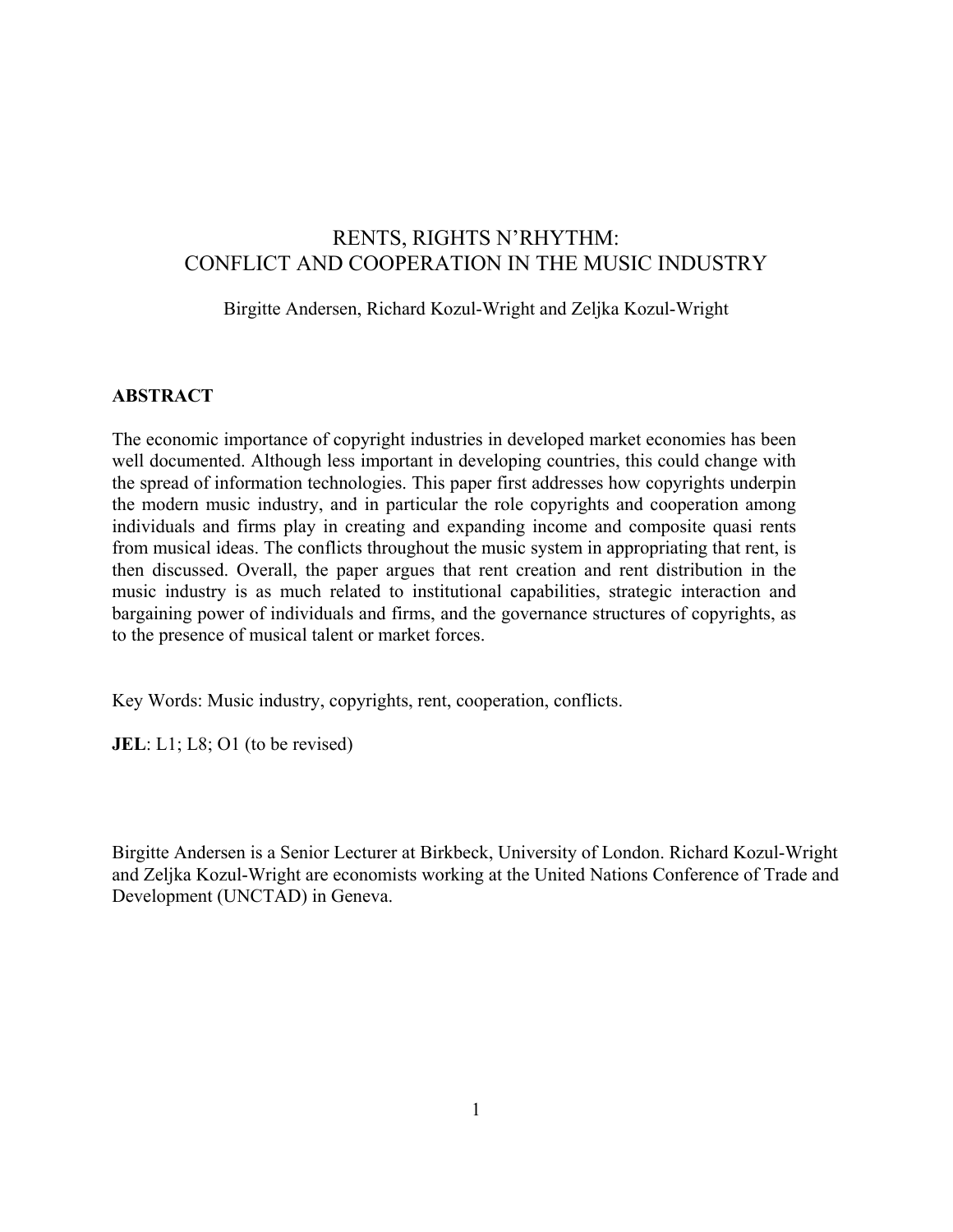#### **1. INTRODUCTION**

*'Music is spiritual. The music business is not' Van Morrison*

The significance of copyright industries in developed market economies has been amply documented; according to recent estimates, the core copyright industries in the United States generate \$260 billion dollars annually and earn more than \$60 billion in foreign exchange (RIAA 1999, Jehoram 1989 and Silberston 1998). The core copyright industries include printing and publishing industries, the computer industry (also protected by patents), radio, recording, music, televisions, and advertising. Thus, the copyright industries consist mainly of audio-visual and cultural industrial sectors. However, developing countries lag far behind the developed economies in this respect. Therefore we have experience the stress by policy makers, particularly in multilateral development agencies, for a closer integration into the global market economy. They suggest that the copyright industries in the poorer countries now have the opportunities to experience some new growth for such sectors due to the increasing scope and importance of information technologies.

The music industry, which generates global revenues of close to \$45billion and is one of the fastest growing export sectors of the global service economy (UNCTAD 1999), offers some obvious advantages for developing countries seeking to establish a copyright industry. Many developing countries have the basic music talent resource in ample supply, and the economic potential of music is already recognized in some developing countries, such as Brazil, India, South Africa and the Caribbean, with large domestic markets. However, in most developing countries policy makers are still reluctant to accord copyright industries, such as music, the status given to more traditional industries, and serious economic studies and data on their performance are missing or unreliable. (This despite the fact that the global music industry is as big as bananas, coffee and cocoa combined, with output figures for 1999 of \$27.5b, \$17.2 and \$3.7 respectively).

Correcting this situation is not helped by the treatment of copyrights in the economics literature. In conventional analysis, the copyright is discussed under the general rubric of technological change and analysed as a more or less efficient system for rewarding creativity (Besen and Raskind 1991, Hurt 1996). Implicit in much of this literature is the assumption that the copyright institution is already in place, that the copyright system automatically provide an enabling value creating role for all parties in the industry, and that the real challenge resides in reconciling any possible conflict of interests between the innovator and the consumer. On the other hand, more critical law and economics see the copyright system as a crude expression of commercial power relations and in the specific case of music, a weapon used by multinationals against the creative independence of small countries and producers (Frith 1993, Macmillan 1998). In this paper, we will research those issues in depth. We will look at how the copyright system underpin the music industry for value and rent creation, as well as the processes of cooperation and conflicts throughout the economic system in appropriating that rent. In addition, the role of copyrights for business and society have largely been treated from a legal point of view. This needs to be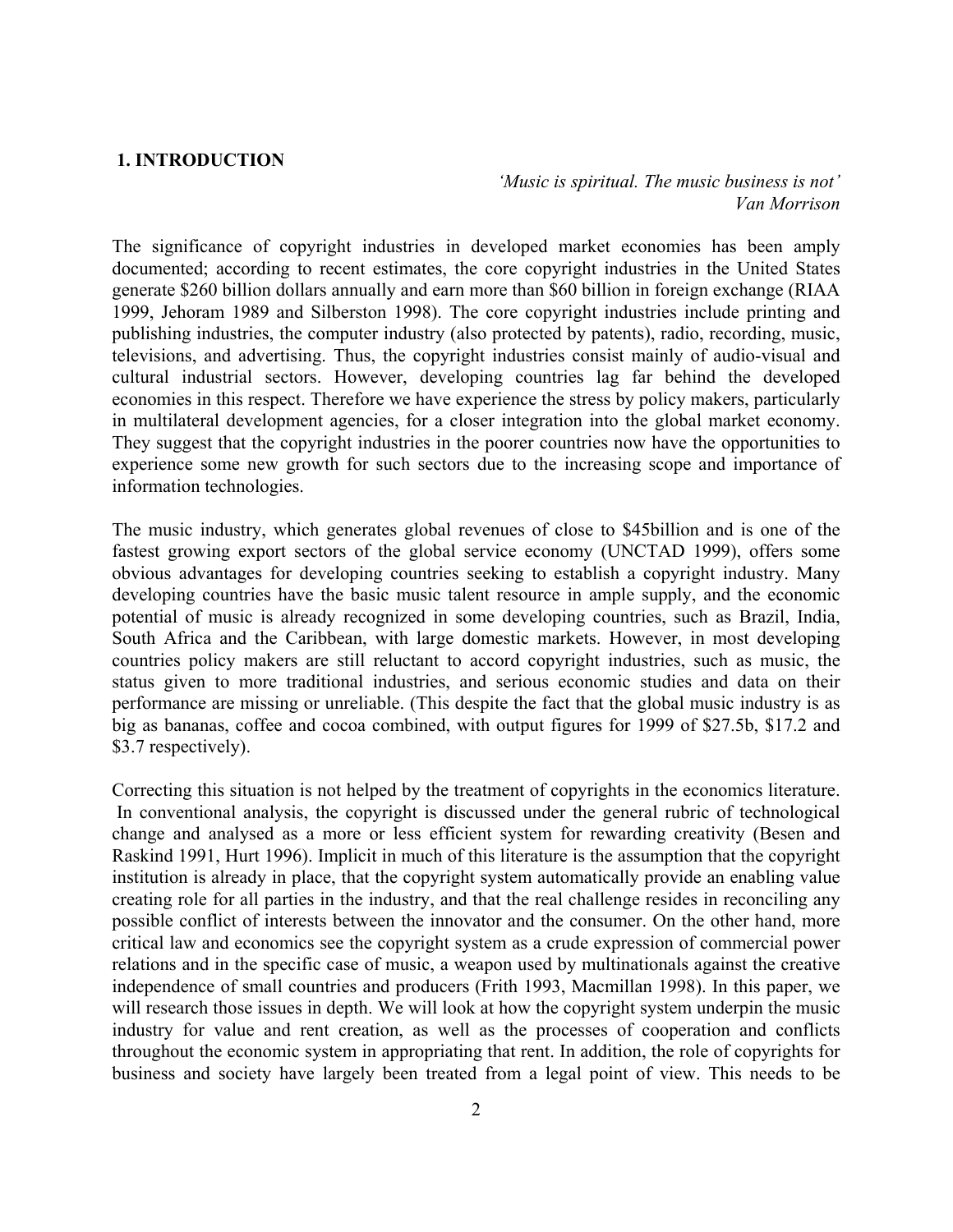complemented with a more systematic economic analysis regarding how copyrights underpin industrial sectors. Therefore, researching the institutional role of copyrights and its roundabouts in underpinning the music industry is the central aim of this paper.

Firstly, the next Section 2 addresses the economic rationales and incentives for establishing music copyrights. This section includes the 'basic' economic characteristics of music-related products, especially in relation to how rent is generated from intangible cultural ideas. The specific way in which the music industry is organized around copyrights is then addressed in the two following sections. Section 3 addresses the sectoral system of individuals and firms creating and appropriating value and rent from music copyrights. In this context, the economic incentives for transferring ownership or control of music copyrights, or economic incentives for sharing revenue from musical works, are discussed. Section 4 addresses the important role of the royalty collecting societies as an unusual institution enforcing and orchestrating copyrights in the music industry. The possibility for exploitation of the participants in the sectoral system of rent creation from music copyrights is then addressed in Section 5. The appropriation conflicts with respect to how copyrights underpin the music industry (as addressed in previous Sections 2, 3 and 4) will be the subject matters of discussion.

In the paper, it is illustrated that because the music copyright is closely tied to the creation and distribution of income and rents, specific institutional mechanisms play a central role in organizing the industry. The paper concludes in Section 6 that creating a successful music industry is as much related to institutional capabilities for copyright enforcement at all levels (i.e. the individual, the firm, the sector and the nation), as well as specific governance structures of copyrights, as opposed to the presence of superior musical talent or market forces. Thus, where the required institutions and governance structures associated with the copyright are weak or missing, as in most developing economies, the chances of becoming competitive in this sector are greatly diminished.

## **2. ECONOMIC RATIONALES FOR ESTABLISHING MUSIC COPYRIGHTS**

The copyright system has been one of the most essential institutions applied in the developed world to facilitate the creation and dissemination of cultural works through business enterprises. Copyrights are important because they present the legal mechanism for protecting and appropriating from creative expressions and symbolic material. In this section we will review the economic rationales for copyrights in the music industry with respect to how they enable the creation of music markets and the development of a sustainable industry, and hence the foundation for a music industry. The story is very much about how the incentives to copyright music for rent seeking at the micro level, operates as the mechanism to obtain music markets and hence welfare goals throughout the sector and at the macro level.

## 2.1. Market facilitator for commercial exploitation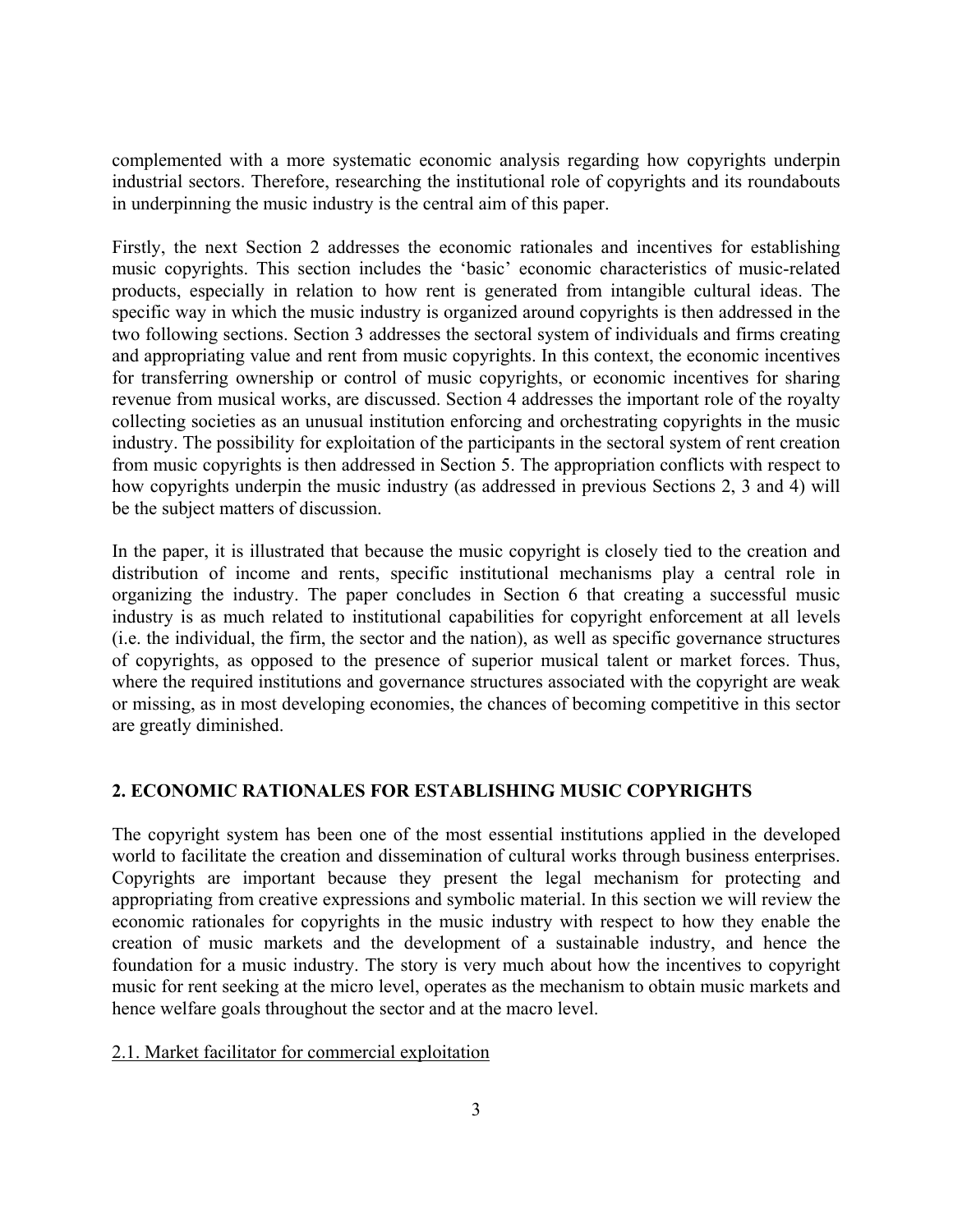Most fundamentally, the copyright has provided a framework to manage the problems arising from the joint consumption and imperfect excludability of musical works. To recognize this rationale for copyright we have to address the complicated nature of ideas themselves. The fact that an idea can be consumed jointly, involves significant fixed costs in development, and can be reproduced very cheaply means that it has some of the qualities of a public good (This characteristic is usually referred to as the "expansible" or "non-rival" aspect of a public good). But, unlike a public good, it is possible for the creator of an idea to exclude others from using it by use of IPRs, opening the possibility for wider commercial exploitation. Establishing property rights for ideas means a market price higher than its marginal cost, which tends to zero, giving rise to rents (Rivera-Batiz and Romer 1991). This in turn implies an incessant drive to expand the market for ideas so as to generate greater rents. Similarly, as musical ideas, by definition, face increasing returns to scale, which gives rise to rents as markets expand, copyrights provide direct economic incentives for sharing musical ideas through trade. Thus, the economic status of a cultural musical idea changes once it can be separated from a performance and embodied in a tangible product (e.g. Compact Disk, CD, digital music file), whose reproduction becomes the focus of business strategy and technological innovations. The consumption of a cultural idea is no longer limited by time and place and nurturing profit becomes much more closely tied to the organization and management of copyrights in growing music markets (see Sections 3 and 4). Furthermore, assessing the complicated by the economic nature of ideas themselves, it can be claimed that musical ideas and other associated intangible assets are taking on a greater market scope in today's globalizing world.

It can in theory also be argued that the economic copyright rationale for market creation also improves cultural expansion when there are externalities or cultural spillover from trade of musical ideas. However, a rationale that copyrights lead to *general* cultural expansion of musical ideas is highly controversial, as there are so many other economic and institutional factors that need to be in place (see Section 5.1).

As such, copyrights helps to define a marketable music product by helping to provide an institutional framework that aims to create a reliable income flows through protecting the musical resource, and hence the rent derived from it. With respect to defining a marketable music product from a copyright perspective, we have to be aware that this contains several copyrights. A musical composition contains two principal copyrights to which separate authors are associated. Then there is the sound recording to which a single author is associated. Those rights will now be described.

A musical composition consists of music (i.e. the melody) and any accompanying words (i.e. the lyrics). The authors of those copyrights are also the initial owners. The author of the melody is generally the composer and the author of the accompanying words is generally the lyricist. The copyrights in the musical composition are normally registered in the copyright Class PA [Performing Art]. For registration purposes, the musical composition must be in the form of a notated copy (for example, sheet music) or in the form of a phonorecord (for example, cassette tape, LP, CD, or digital file).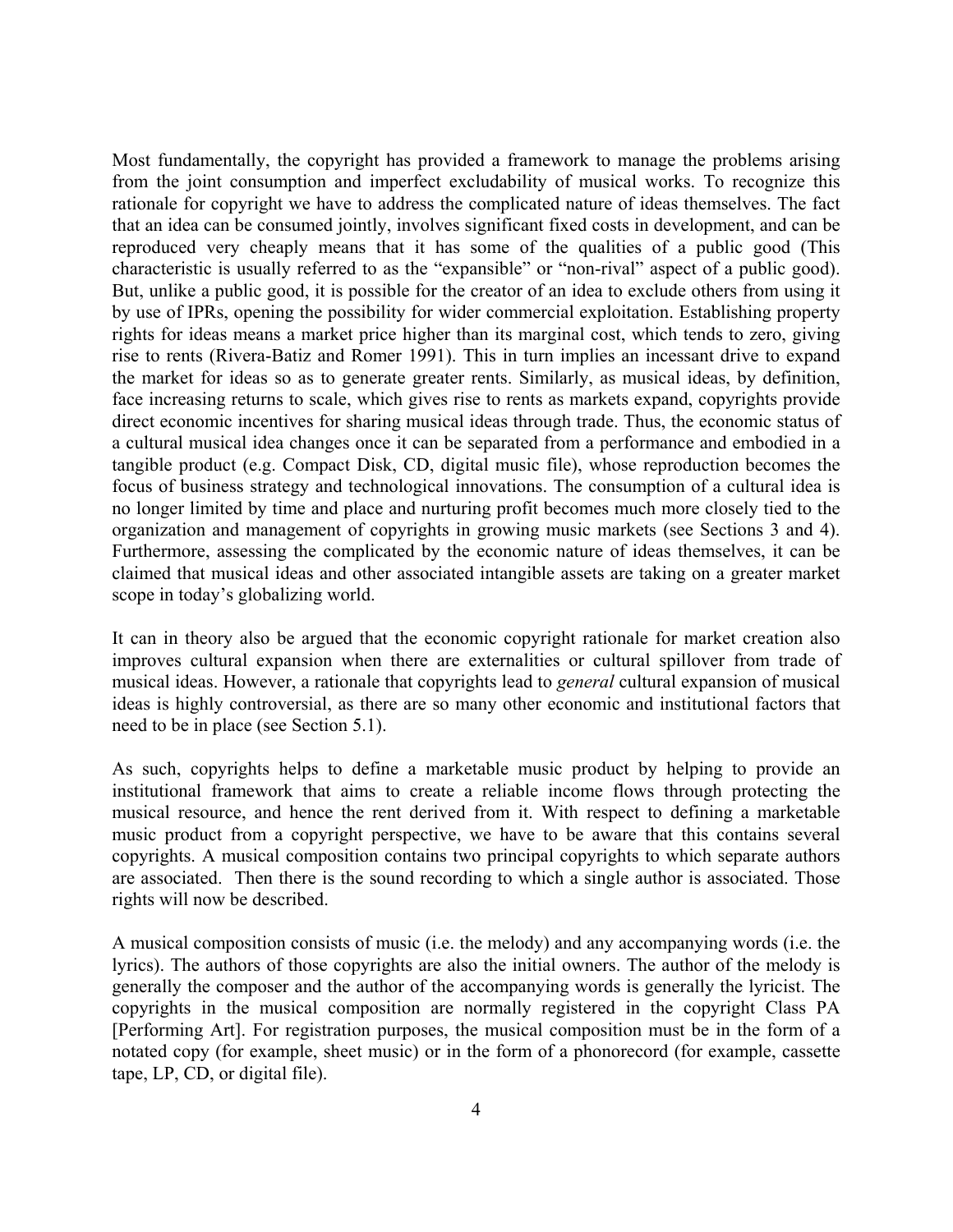A Sound Recording results from the fixation of a series of musical, spoken, or other sounds and is always registered in Class SR [Sound Recording]. The author of a musical sound recording is generally the record producer (or publisher) who processes the sounds and fixes them in the final recording, or the recording artist(s) (or performer(s)) whose performance is fixed, or both. Thus, it should be noted that a musical composition in the form of a phonorecord, or like, does not necessarily mean that there is a claim to copyright in the sound recording. Nor is a copyright in a sound recording the same as, or a substitute for, copyright in the underlying musical composition.

Hence, once a musical composition is fixed or codified into a notated sheet or a phono-record a music product becomes 'copyrightable', provided it meets certain conditions of eligibility, such as 'originality' and sufficient 'creative effort'.

The deconstruction of musical ideas for copyright registration and the associated division of labour among its authors or creators are presented in below Table1.

| Table 1. Deconstructing musical copyrights for copyright registration |                   |                              |                                          |
|-----------------------------------------------------------------------|-------------------|------------------------------|------------------------------------------|
| Music idea                                                            | Classification of | Division of 'music creators' | Physical objects in which the music work |
|                                                                       | right:            | (or authors for copyright)   | can be fixed**                           |
|                                                                       |                   | $purpose)*$                  |                                          |
| Musical                                                               | Performing art    | The composer                 | Notated copy (music sheet)               |
| composition                                                           | (PA)              | The lyricist                 | Phonorecord (tape, cassette tape, disk – |
|                                                                       |                   |                              | LP or $CD$ , digital file, etc.)         |
| Sound                                                                 | Sound recording   | The performer (or recording  | Phonorecord (tape, cassette tape, disk – |
| recording                                                             | (SR)              | artist)                      | LP or CD, digital file, etc.)            |
|                                                                       |                   | The record producer (or      |                                          |
|                                                                       |                   | publisher)                   |                                          |

Table 1. Deconstructing musical copyrights for copyright registration

*\*Composer, lyricist, performer (or recording artist) and record producer (or publisher) are not necessarily different people.* 

*\*\* The physical objects are not musical compositions or sound recordings, but just various ways in which music works has to be fixed for copyright registration purposes* 

The authors of the copyrights in a musical composition and sound recording will be granted a bundle of rights, associated with the copyrights. E.g. in the United Kingdom (in accordance with the copyright, designs and patents acts 1988), the copyright in a musical composition and sound recording contain the exclusive right:

- a) to copy the work
- b) to issue copies of the work to the public (including to rent or lend the work to the public)
- c) to perform, show or play the work in public
- d) to broadcast the work or include it in a cable programme service
- e) to make an adaptation of the work or do any of the above in relation to an adaptation.

These rights can either together or separately be sold or licensed to a third party (see section 3).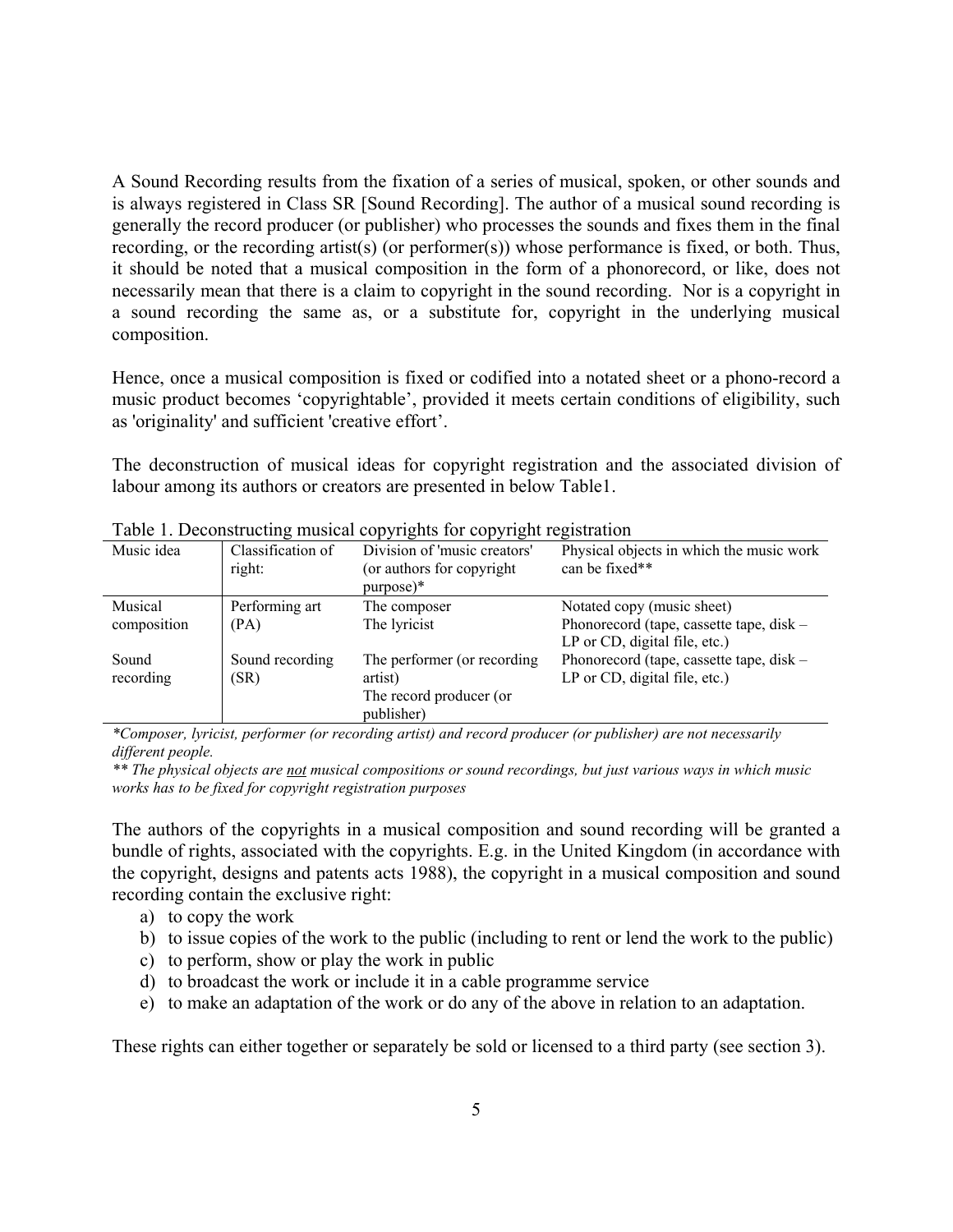The initial focus of music-copyright was sheet music and live performance. However, due to the development of techniques in music creation, recording and delivery, some neighbouring copyrights have been issued. That is, as (i) new sound recording and music playing technologies (e.g. magnetic tapes, Long Play (LPs) vinyl records, Compact Disks (CDs), high fidelity and stereos, video, digital audio technology), as well as (ii) new broadcasting and public performance techniques (e.g. radio, television, cable, satellite, Internet) have evolved, the musical copyright which were originally designed to protect printed copies of musical compositions (i.e. music sheets) as well as life performances has likewise expanded to include sound recordings and some neighbouring rights to also receive payment for public and broadcast performances (weather life or recorded).

Neighbouring rights include performance rights, which is the right for the performer to receive royalty payment for almost any (life or recorded) broadcast and public performance of a composition. Then there is the mechanical rights, which is the right for the copyright holders to receive royalty payment for almost any (life or recorded) broadcast and public performance of a composition). Finally there is the synchronisation right, which is related to the contractual right (e) (see above) concerned with the right to make an adaptation of the work. In this respect, the synchronisation right is a right for the copyright holders to receive royalty payment for music that is timed to the display of visual images in films or videotape soundtracks. Thus, these neighbouring copyrights also provide the basis for collecting various types of license fees (Baskerville 1995: 111-34; see also Section 4.1 below on *Royalty Management by the Collecting Societies*)

## 2.2 Industry facilitator for sustainable development

Copyrights on music are also believed to protect entrepreneurial spirit for industry development. Basically, efficient copyright protection allows profit-oriented firms to enter (or develop) an industry or market. This rationale for copyrights can also be compared to that of tariff protection. Just as with tariffs, a copyright protects against market entry and thereby facilitate a firm or an industry to cover the fixed costs of product development, production and marketing. The idea is that this production and trade privilege will allow a firm or industry to develop and mature which, in its turn, causes (or opens space for) industrial development and progress. It could be argued that copyrights allow breathing room for the inventor to invest in development without fear that another firm will steal the idea.

In accordance with Posner (1992), an efficiency argument for IPRs reads that in a world without IPRs, where anyone is free to use others' ideas, inventive activity would be biased towards activities that involve minimum preparatory investment. A well-known implication is that, in the absence of IPR protection, inventors are not encouraged to conduct their inventive activities, as without an IPR they will not be able to recover the costs of development (i.e. pricing at marginal production costs of production in order to compete with imitators means that the inventor or entrepreneur will not recover development costs) or expect any profit or special rent. Thus, a sustainable music industry would not be able to ripen. The main dynamic point in the music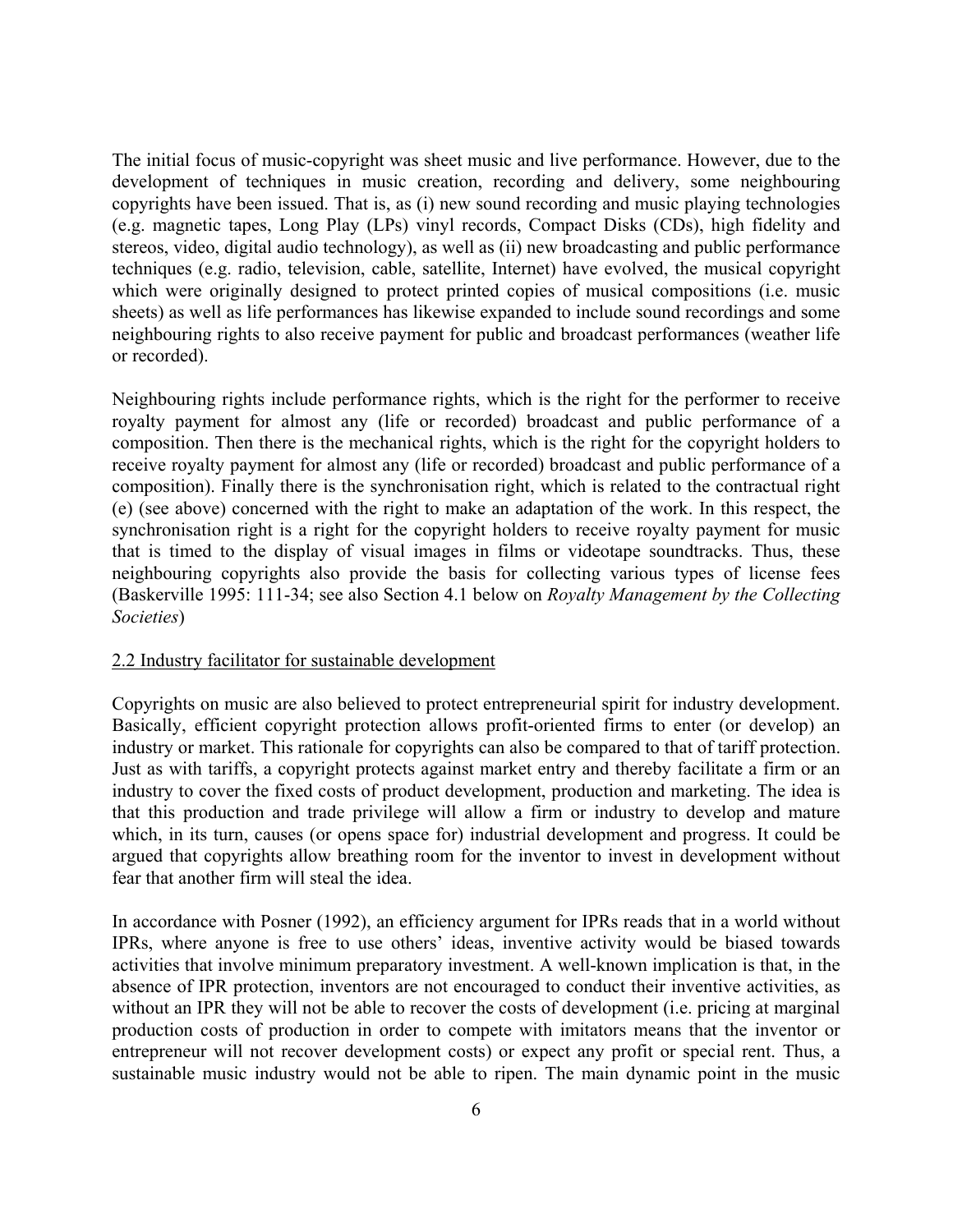industry context is also that legal protection of musical ideas creates incentives to use musical resources more efficiently through investment in planning the industry and developing musical resources. The validity of an incentive argument in relation to music products is critically discussed in below section 2.3.

## 2.3 The problem of scarcity rent revisited, innovation enhanced competition and incentive systems

Some classical economists argued that a scarcity rent arising from a specific attribute of land could also characterise other resources: "To excel in any profession, in which but few arrive at mediocrity, is the most decisive mark of what is called genius or superior talents. The public admiration which attends upon such distinguished abilities makes always a part of their rewards; a greater or smaller proportion as it is higher or lower in degree (Adam Smith 1776/1937 version: 122–123)". Thus, where the supply of such talent is fixed and the service highly specialized, earnings could take the form of a scarcity rent contingent on the extent of the market reached. Subsequently, the term quasi-rent was coined to suggest that, while the supply of most resources was invariant to price in the near term, they were usually augmentable over some longer period (Alfred Marshall, 1890/1952 version). Consequently, while most resources can earn rents, these are likely to be temporary, competed away as new supplies enter the market. However, Marshall, like Smith, maintain that the properties of indestructibility and nonaugmentability might be more enduring with respect to the supply of talent: "When an artisan or a professional man has exceptional natural abilities, which are not made by human effort, and are not the result of sacrifices undergone for a future gain, they enable him to obtain a surplus income over what ordinary persons could expect from similar exertions following on similar investments of capital and labour in their education and start in life; a surplus which is of the nature of a rent" (Marshall 1890/1952: 517). While Marshall had in mind the exceptional abilities of skilled labour and management in traditional manufacturing activities, one could easily imagine how this is also very much the case for cultural industries (such as the music industry) where creative effort and talent actually defines the nature of the product itself.

However, it is debatable if we really can treat 'talent' in the music industry as a scarce resource as land and from here explain the generation of rent. Musical talent is an intangible asset and therefore not fixed as land in terms of size and quality. Musical talent is very subjective, and music is the soul of many cultures. In this context, it can be argued that copyrights in music are not the consequence of protecting scarce musical resources, but they are the deliberate creation of statute that creates scarcity (i.e. it is about making an intangible product or service with public good character to a rival good, see Section 2.1). In a Schumpeterian vein (Schumpeter 1912) it could be argued that this rival aspect of copyright protected ideas embodied in the production and trade of goods and services stimulate innovation-enhanced competition by providing incentives to invest in innovating new musical ideas in the hope to profit from first mover advantage.

Hence, perhaps the dynamics of quasi rent creation is better understood from a perspective of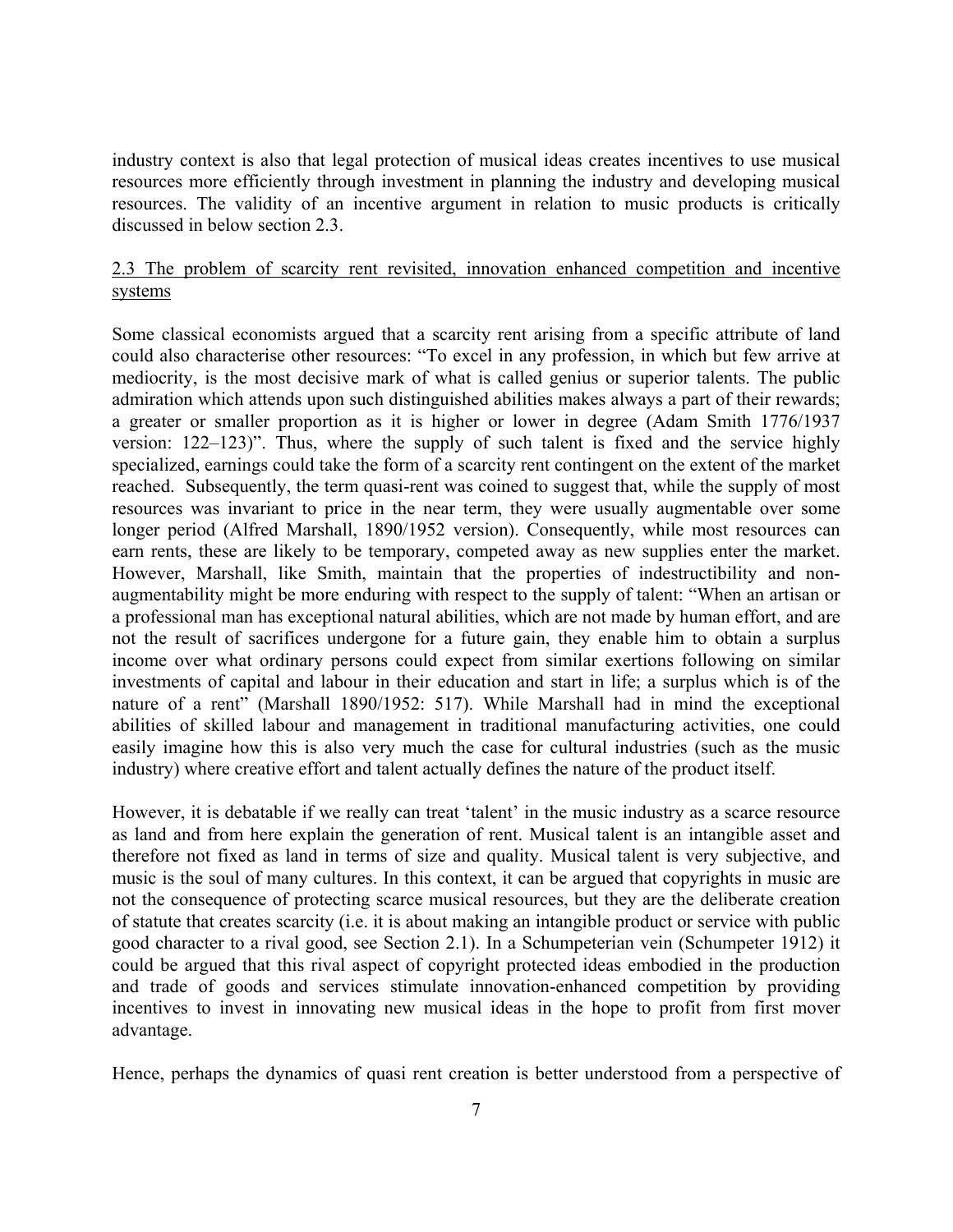first mover advantages in the context of competition among many talented inventors and artists in developing a musical product that holds a desired new attribute. Basically, on the demand side quasi rent can be explained from the Schumpeterian theory of the innovator's head-start profit (Schumpeter 1912). The argument is that if an inventor is really ahead of other inventions, then the time interval before catching up and imitation have happened should secure inventors profits and rent for their contribution. The essential issue is the rate by which new ideas spread (i.e. the rate of imitation): the faster the speed, the more protection is needed to ensure reward, and the slower the speed, the less IPR protection is needed to ensure reward. Thus, as imitation (or copying) is very cheap and easy in music (it is all about the up front investment), the copyright is essential to ensure the reward to the creator or just to ensure the full financial covering of the investment in the creativity. Thus, an important copyrights rationale here is that it is believed to stimulate a competitive dynamic environment as well as to strengthen continuous inventors and innovators.

The basic proposition of many utilitarian classical economists (reviewed in Andersen 2004), including Jeremy Bentham, Adam Smith, Jean-Baptiste Say, John Stuart Mill and John Bates Clark, also argued that, as IPRs provide 'the prospect of reward', this in turn encourages creative and technological advance by providing increased incentives to invent, invest in, and further develop new ideas, and that without such incentives the invention inducement would be weakened. Douglass North (1981) also points out that sustained inventions and innovations first began after the establishment of IPRs to raise the private rate of return. However, the 'IPRinduced incentives to invent' rationale for the IPR system rests on two assertions:

- Not enough inventions will be made without effective incentives: neither invention nor exploitation of inventions will take place unless inventors and capitalists believe they will yield profits which make it worth their while to make their efforts and risk their money, and
- IPRs are the cheapest and most effective way for society to hold out these incentives.

However, we cannot resist to question *whether something so personal as musical expression really is the outcome of an incentive system* as we see how all societies have musical expressions, even if they have very weak copyright enforcement. That is, we believe that noncommercial musical cultures flourish well without the copyright system. However, we do recognize that the problem of commercial music for industry development is entirely different. Here commercial music value added is maximized by putting together joint effort to create a joint product between the music authors and a range of complementary musical resources that are not freely available, but needs incentive. In Section 3 we discuss how these resources for musical effort would not be put together, and that the venture capital would not be raised, without suitable economic incentives.

Nonetheless, it has also been argued by the above-mentioned classical economists that even if the IPR system is not the most essential ingredient to make people invent and innovate, it helps when it comes to motivating the direction of such invention and innovation. That is, only the inventions with most commercial opportunities will be explored for profit purposes, so in that sense it promotes 'useful inventions' (i.e. those that people want). Basically, according to the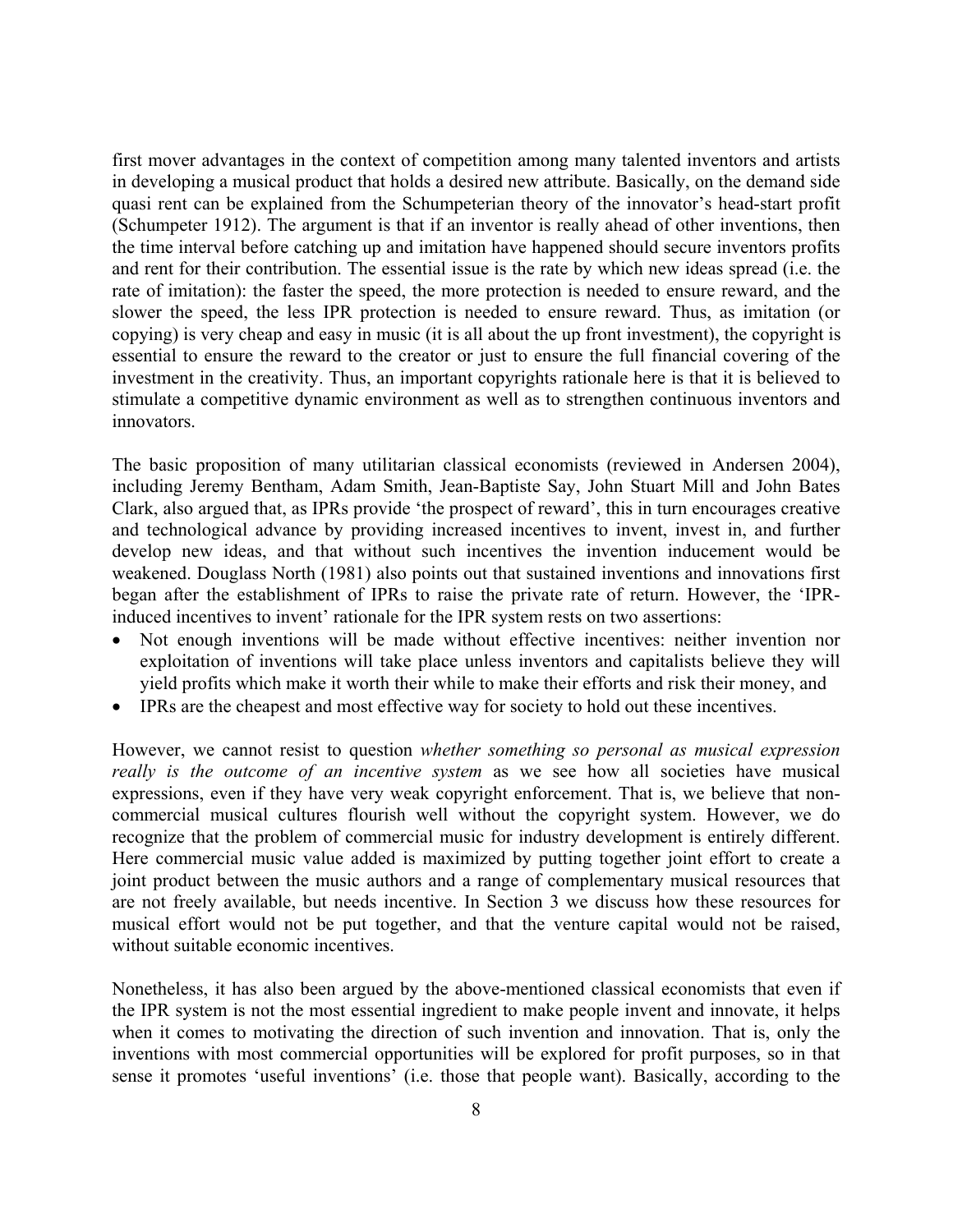classical economists, as IPR privileges offer prizes to creative minds they arouse the mental powers and give them a direction. This commercial aspect of music may be able to explain why the music industry invests more money in the mainstream pop music than the music valued by the minorities. Section 5.1 discusses further the problem of cultural expansion of music for countries that have not succeeded in commercialising their music resources, and Section 5.2 discusses further whether the incentive system may be more designed for the venture capitalists than the musical authors.

## **3. ECONOMIC INCENTIVES FOR TRANSFERRING OWNERSHIP OR CONTROL OF MUSIC COPYRIGHTS, AS WELL AS INCENTIVES FOR TRANSFERRING REVENUE FROM MUSICAL WORKS**

Although the authors of music copyrights have the exclusive ownership and control over a bundle of rights (such as the right (a) to copy the work, (b) to issue copies of the work to the public (including to rent or lend the work to the public), (c) to perform, show or play the work in public, (d) to broadcast the work or include it in a cable programme service, (e) to make an adaptation of the work or do any of the above in relation to an adaptation, see Section 2.1), the ownership or control of these rights (either separately or together) may be transferred to another party, mainly in order to get the music product to the market. E.g. it is common for the author of an original musical composition or a sound recording to transfer part of the copyright ownership to a publisher or record company, a performer, and/or other entities. Ownership can be transferred by selling and buying each right (separately or together) within the bundle of rights.

Should the owner of the rights not wish to transfer the ownership, the control of each right can be transferred (either separately or together) via licensing agreements. Licensing agreements can be exclusive or non-exclusive. Consequently, as the ownership or control of the bundle of rights becomes spread between the author, the publisher and/or other entities involved in the commercialisation of the music product, one can argue that the music copyright almost always represents a complex case of joint ownership and joint control.

Finally, a situation can also emerge in which neither ownership or control is transferred, but instead, a share of revenue or profit from musical works is negotiated through contractual arrangements.

There are several reasons for this transfer of ownership or control or revenue. One is to maximize rent through all best means of adding value to the musical composition (see 3.1). Another is the economics of complementary assets, rent seeking and risk management in volatile markets (see 3.2). A third is the rise of venture capital (see 3.3).

## 3.1 Maximizing music value added for composite rent seeking

When seeking to maximize rent from the musical composition, a range of complementary assets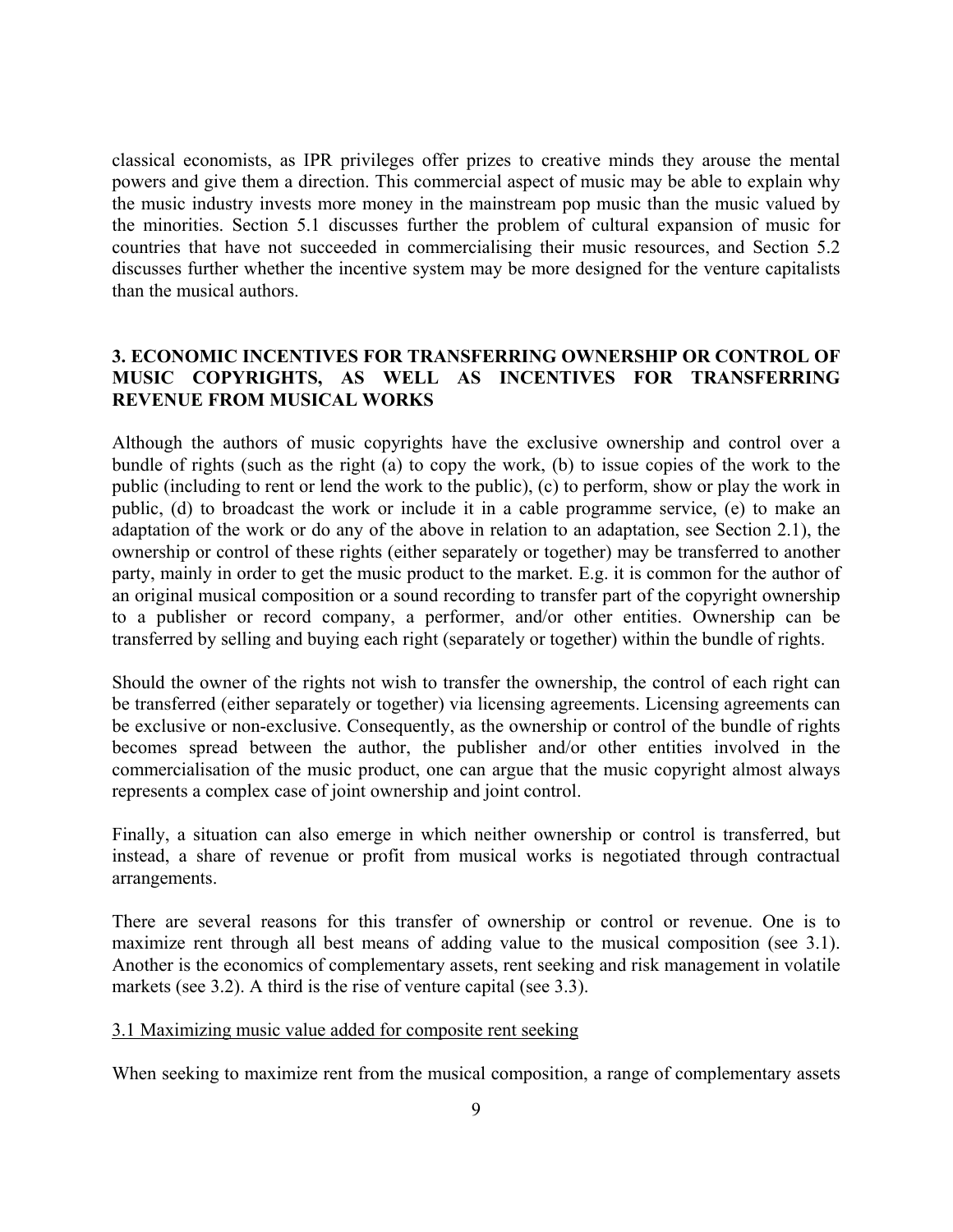is applied in order to add value to the musical composition. This can include a producer knowing how to make the 'right' musical mix or sound of the musical composition, the right musical band to play the music, as well as a talented musical performer or singer. Especially, as creative effort is divided between the original creators of the idea (i.e. the musical writers), the producers, and its performers, rent creation is about organizing multi-dimensional resources with a significant "social" component. In this context, the performer or singer, which is the one that deliver the music to its audience, has (in Towse 1992) been argued to represent a complex bundle of value added to the musical composition: ".. a singer represents a bundle of services – voice, voice type, stage presence, physical appearance, musicianship, ability to work with others – and a "talented" singer is the one with the right combination at the right time. The demand for singers is anyway derived from the demand for particular works and also depends on current taste or fashion for particular types of performance".

Consequently, rent creation linked to a cultural service, such as music, is a collective process where the 'right combination' means putting together various complementary skills to bring the 'best' out of a musical idea. In the absence of these complementary skills, the total value added to music, and hence, rent can be significantly diminished. This type of innovation process of combining various complementary skills in the innovation process resemble the notion of 'distributed innovation systems', in which innovations are created through the fusion of diverse and separate knowledge sources. This might also be one of the reasons why firms and individuals within the audio-visual music industry are building their own networks of both intraand inter-organizational linkages and relationships.

Thus, that each new component brings some value added to the original musical composition is one of the explanations for the transfer of ownership or control of music copyrights or transfer of revenue from musical works. This could in principle reflect a fair economic reward system, although this is very controversial (see Section 5 on possibility for exploitation). However, as explained in the following sections, the main economic incentives explaining why the copyright ownership becomes joint is the generation of composite rent and minimizing of risk as well as to raise venture capital.

## 3.2 Maximizing composite quasi-rent and minimizing risk

Section 3.1 argued that an incentive for joint effort to maximize music value added is rent seeking. This section will elaborate on the economics of this process.

Given the work of the classical economists (especially the work of Marshall and other), it is now well recognized that in certain industries demand and supply conditions can lead to composite quasi-rents. A supply condition for the music industry is when the production process relies heavily on combining separately owned specialized assets so that any rent is created jointly. This has been termed composite rent, and such rent can be well in excess of what each asset owner could receive if employed elsewhere (Marshall 1890/1952: 520). Such rent can be established because the combination of specialized assets within an organized institutional arrangement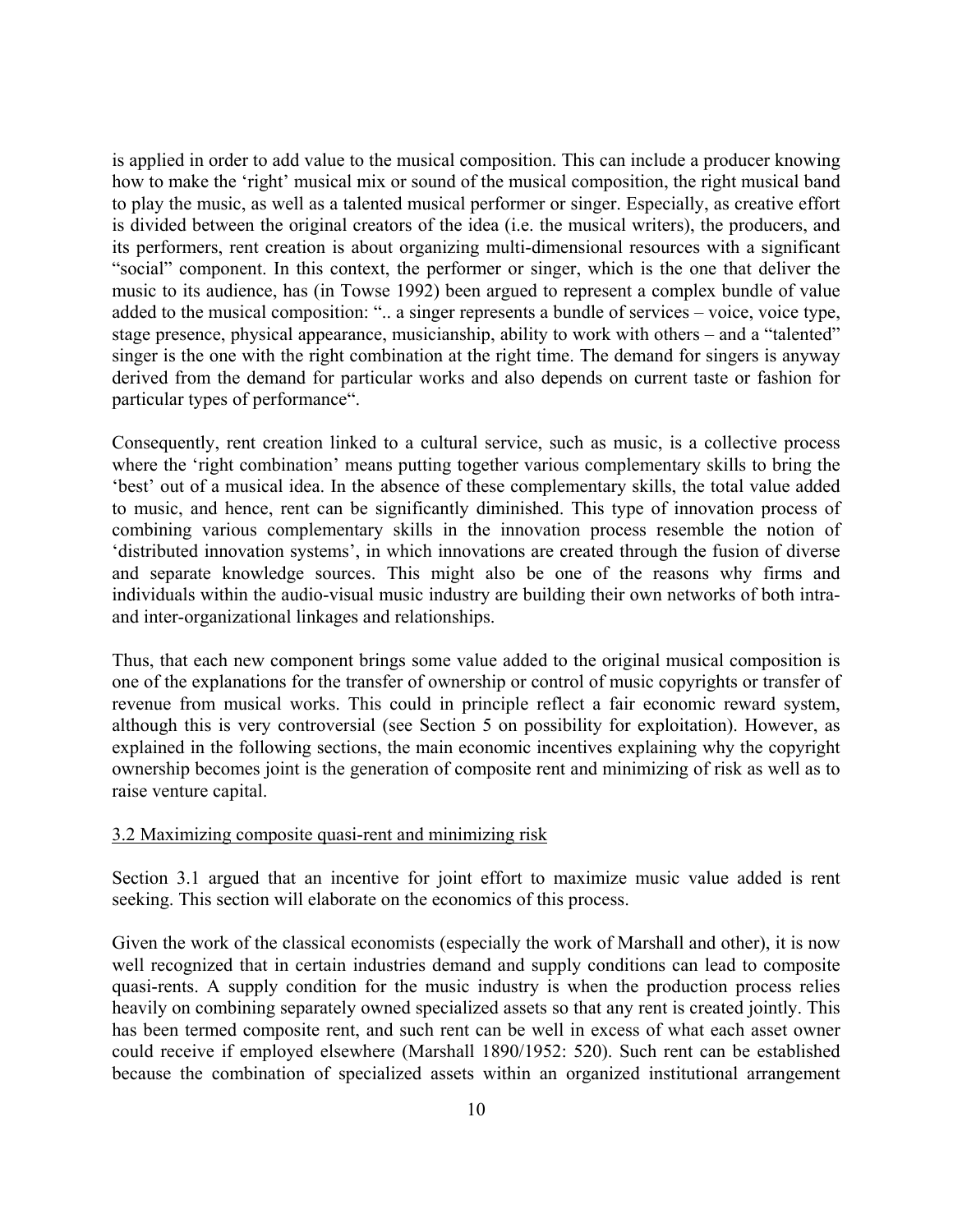produce something so unique, so it could not have been produced by combining assets via the market. Basically, the organizing institutional arrangements guarantee the most effective use of the specialized assets, and through this the highest possible rents. As also noticed by Williamson (1985), asset specificity is among the most important factors when deciding how to arrange production.

However, composite quasi-rents are also vulnerable. Vulnerability on the supply side reflects the high degree of risk that accompanies any production process combining specific assets (Williamson, 1985), the danger of the whole music industry becoming hostage to each others specialized suppliers of specialized assets, as well as the damage arising from conflicts between the different suppliers within the strategic network.

However, vulnerability arises not only from supply-side problems surrounding asset specificity but also from the unpredictable role of (often short lived) fashion in shaping music market tastes. Basically, quasi-rent from the demand side can especially occur from first mover advantage where a Schumpeterian head-start profit from music with new fashionable attributes can be obtained before new music in similar lines arrives. However, as fashion is a pure intangible expression, and as much competition in music production is about challenging the established fashion by creation a new one, the fashion life cycle is often short lived and can change overnight, which in its turn leave music markets highly volatile as rents and incomes related to musical ideas can and do change abruptly over time. Another reason for volatile markets is illicit copying and imitation, which can reduce the potential size of the market (see section 5.1).

Basically, firms in the music industry survive by creating large markets for short music-product life cycles, and on sizeable investments in specific capital goods and complementary knowledgebased specific assets. As a consequence, such high levels of vulnerability are likely to give rise to a variety of non-market risk-adverse or risk-sharing institutional arrangements to guarantee their economic viability and success. Thus, composite quasi-rents from organized institutional arrangements in the music industry can also be guaranteed through non-competitive or collaborate strategic networks all the way down the music supply chain. Such arrangements normally lead to transfer of ownership or control of music copyrights or transfer of revenue from musical works. Such arrangements can also help to reduce conflicts between different asset owners as they now share some of the risks arising from a volatile market. However, whereas all the participants agree on maximizing the overall rent from the music product, we know very little empirically about the competitive processes of appropriating or distributing the rent from copyrights and the efficiency of the governance structures surrounding copyrights, and its interaction with the strategies at the firm level.

## 3.3 Maximizing venture capital

In the patenting literature Teece (1986) points out that if a firm can get a strong patent, it may be in a good position to bargain a joint venture or licence deal with another firm that has the production and marketing capabilities. This can also be argued to be one of the music copyright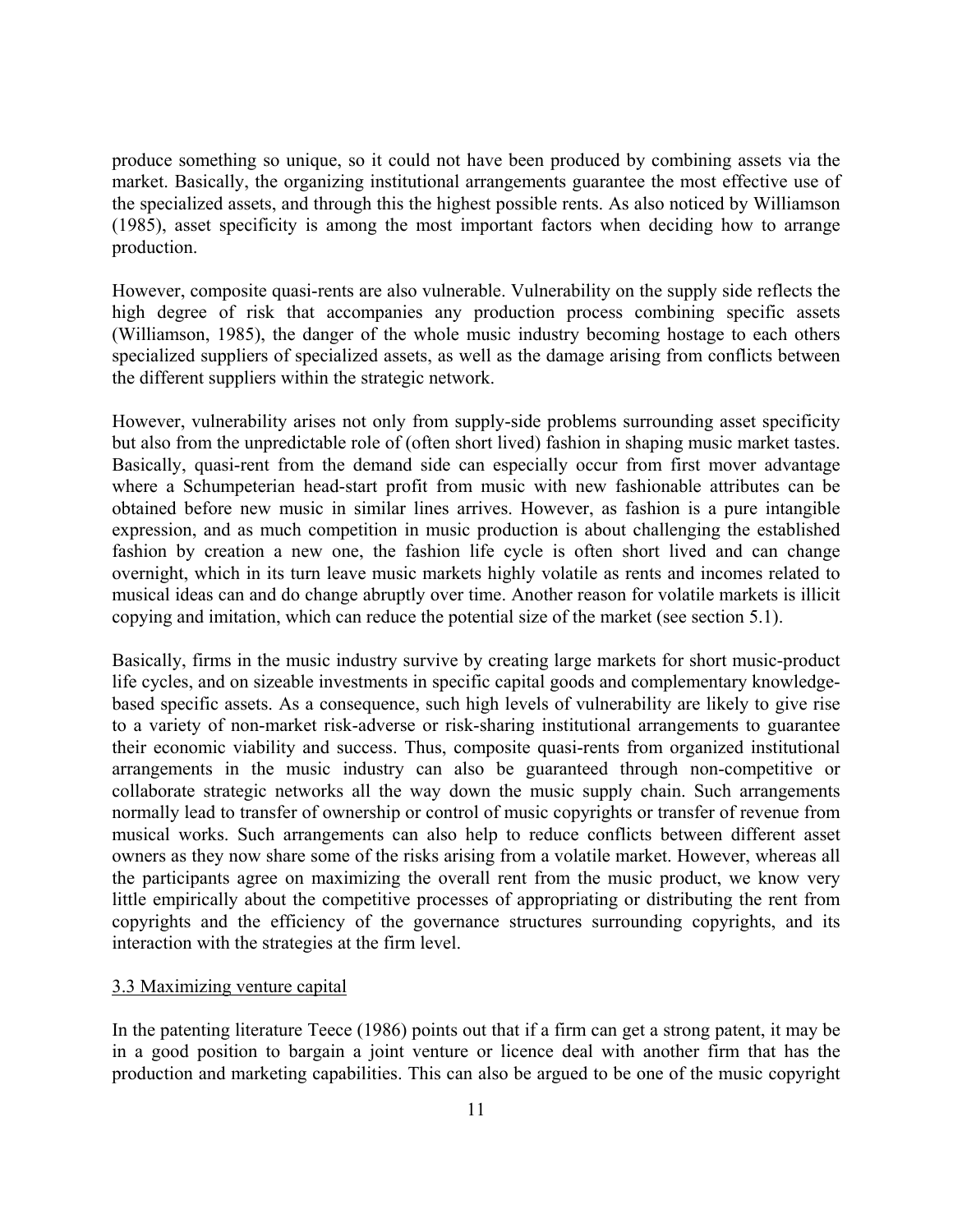case where the music copy rights to perform, reproduce and distribute the copyright work (either separately or together) may be transferred or licensed to another party, mainly in order to rise venture capital to get the music product to the market. Basically, it is less risky to finance the implementation of an idea into products for markets if the idea is covered by an intellectual property right, so with the copyright secured, fixed costs of production is covered (potentially) and minimum entrepreneurial potential risk is guaranteed.

Thus, an important incentive and function of the music copyright is basically to encourage venture capitalists to invest in commercialising copyright protected musical ideas. This economics of music copyrights rests on the assumption that musical ideas serve no *economic* purpose unless and until they are developed into commercial use, and that a venture capitalist (e.g. a recording company) would be unlikely to engage in the development of a music invention unless it own or controls the property rights (i.e. unless musical authors are in a position in which they can sell or license the their invention), or at least able to grab a share of the revenue from the musical words. The function of the copyright as a stimulus to the inventor's financier plays a major role in the commercial music industry.

## **4. ORCHESTRATING COPYRIGHTS IN THE MUSIC INDUSTRY**

It should now be clear how copyrights provide both the legal and commercial foundations for the music industry. However, the performance of any copyright system (e.g. whether and how much income is generated from copyrights) does not merely or essentially dependent on the law and economics side of the copyright system. Rather, it depends on the form, function and efficiency of the copyright management and the related royalty collecting administration machinery. Thus, while the copyright regime may underpin the law, economics and organization of the music industry, the enforcement of the system of royalty flows between music users and copyright holders is by no means automatic, but needs to be monitored and administered through a complex machinery (Besen, Kirby and Salop 1992). As it would be far beyond the majority of 'copyright holders' to negotiate and collect their own royalties, royalty collecting societies have evolved to perform this service. However, as illustrated in Section 4.1, the collecting societies also perform other important roles.

## 4.1. Royalty management by the collecting societies:

The first collecting societies emerged in Europe in the middle of the nineteenth century and proliferated in the early decades of the twentieth century. They are essentially non-profit making monopolies controlled by their members, and whose function is

- to license musical work of their members for specific uses (the licensing is based upon a payfor-use principle which requires that for each of every use of each of every copyright, owners' work is identified and paid for),
- to monitor use of copyrightable material and collect revenue, and
- to distribute the revenue as royalties to members of the society.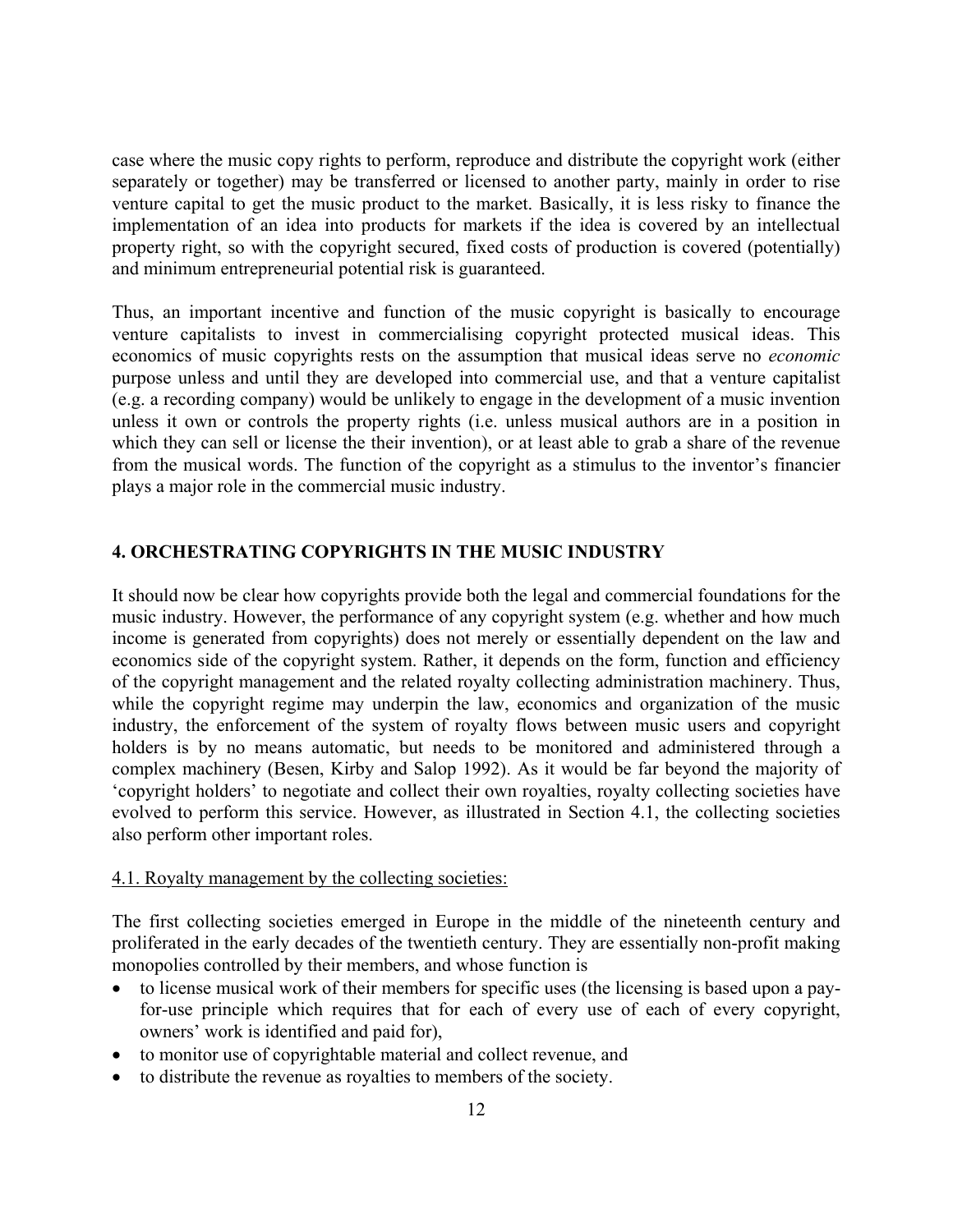Collecting societies have evolved, in large part, to reduce the transaction costs arising from the continuous and complicated task of monitoring and policing copyrights, including abroad. Royalty management is a complicated and costly process, and two of the major goals of royalty collecting societies are efficiency in terms of cost saving in royalty management and licensing as much as possibility<sup>[1](#page-12-0)</sup>, and the new information and communication technology (especially tracking systems) can enhance the collecting societies' capabilities in doing both tasks. Thus, royalty management means building institutional capabilities with respect to knowledge about copyright legislation, as well as the system of all music copyright holders, music delivery and music users. It also means building technological capacities to track the flows of copyrightable materials and monitoring royalty payments. Finally, it means establishing credible legal threats in the event of copyright infringement. Collecting agencies can also often play a 'spill-over' role in the industry, lobbying policy makers on music-related issues, providing information on the business to their members, promoting musical talent via scholarships, etc.

The structure of collective societies differ significantly across countries, in terms of their size (i.e. numbers of members and affiliates (e.g. publishers), total revenue, number of employees); their internal organisation, including whether they are public or private bodies; eligibility criteria for membership; the structure of the board and members' influence; their methods of monitoring copyright use and their basis for revenue distribution; and in their external organisation, including methods of licensing, structure of tariff agreements, international collaboration. The possible for conflict in some of those royalty management procedures by the collecting societies are discussed in Section 5.3.

Royalties are managed on the bases of their copyrights (as identified in Section 2.1). In the UK we find one of the most formalised and dis-aggregated monopolistic management-structures of royalties with four collecting societies managing different music rights exclusively for different right holders. Firstly there is the Performing Right Society (PRS) which collects license fees for the public performance and broadcast of musical works. The PRS represent the authors (composers, lyric authors, songwriters, or other) and publishers who own or control the rights in the UK of public performance (life or recorded) and broadcasting including cable diffusion of musical works. In 2002 the membership of PRS topped 37,500. Secondly, there is the Mechanical-Copyright Protection Society Limited (MCPS) of the UK which collects and distributes 'mechanical' royalties generated from the recording of music onto many different formats. These formats include audio CDs, VHS videos, mobile phone ringtones, audio visual and broadcast material. Basically, MCPS's principal function is to function as a collecting licensing body representing as a agent those who own, control or administer the rights in the UK to reproduce copyright musical works (i.e. master copies). Such rights are commonly knows as

 $\overline{a}$ 

<span id="page-12-0"></span><sup>1</sup> A leading government official of the music industry in the UK argued in an interview that the Mechanical Copyright Protection Society (MCPS) and the Performing Right Society (PRS) in the UK are the most efficient royalty processors in the world: MCPS uses 5% of revenue in processing and 95% are used for distribution to copyright owners whereas PRS uses only 10% of revenue in processing and uses 90 % for distribution to copyright owners.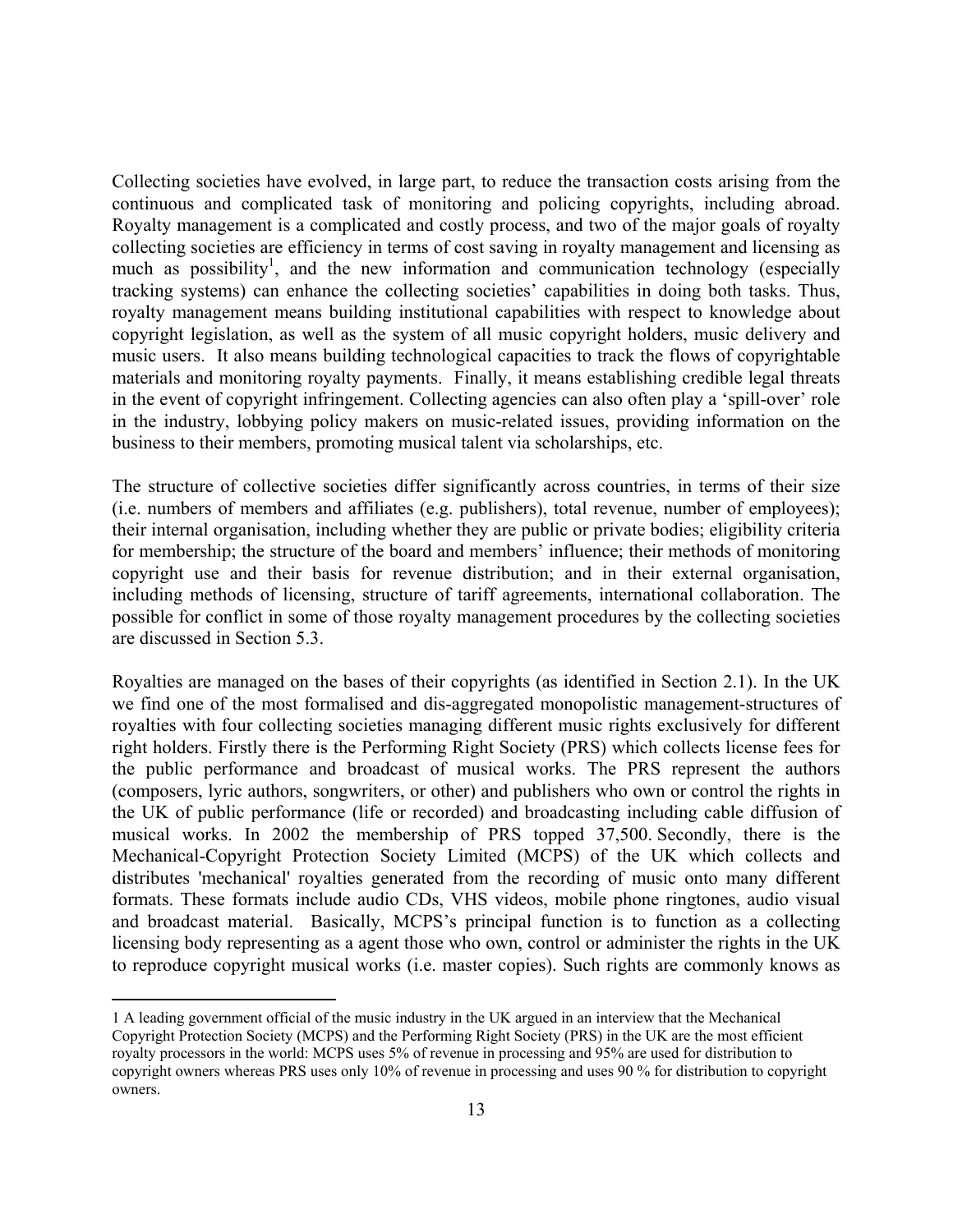mechanical rights. This is basically about licensing record companies when manufacturing musical works. The MCPS redistributes revenue flows of its royalties received on to its relevant members. MCPS currently (in 2004) has around 17,000 members, made up of approximately 12,500 writer members and 4,500 publisher members. PRS allied with MCPS mainly to broaden their scope of using information and communication technology and share and extend interactive databases (PRS News Archive 1998). Thirdly there is the Phonographic Performance Limited (PPL) of the UK which is a music industry collecting society representing over 3,000 record companies (in 2004), from the large multinationals to the small independents. PPL collects license fees from broadcast and public performance users on behalf of the record companies. This license fee revenue, after deduction of running costs, is then distributed to their record company members and to performers. PPL grants licences for the use of sound recordings in the UK to all broadcasters, which includes the television broadcasters and production companies, commercial radio, and cable and satellite channels. In the public performance sector, PPL licenses the whole range of users which includes clubs, pubs, hotels, restaurants and shops, as well as individuals such as exercise instructors and dance teachers. Fourthly, there is the Video Performance Limited (VPL) of the UK which is the collecting society set up by the record industry to grant licenses to users of music videos, e.g. broadcasters, programme-makers, video jukebox system suppliers. Whoever owns the rights in a music video can become a member, and the license fee income collected by VPL from users is paid out to their members (after deduction of admin costs). VPL currently (in 2004) has approximately 900 members – from the major record companies to the smallest independents - and 50,000 music videos registered.

However, the UK disaggregated model is not the only model. In other countries, only 'one' society exclusively manages all these rights exclusively, such as JASRAC in Japan and SACEM in France. In USA there are several societies managing the same rights non-exclusively, such as e.g. ASCAP and BMI both managing performing rights, while one other society, SESAC, manage several rights.

Collecting societies usually have reciprocal arrangements with other analogous organisations all over the world, in order to capture foreign payments from sources outside the countries of origin of music. Especially international collaboration in the external organisation of royalty collection societies is increasing, not only through royalty collecting agreements between societies but also in direct formal collaboration in collectively monitoring or merging databases. E.g. ASCAP of the US, Buma/Stemra of the Netherlands and the PRS-MCPS music alliance of the UK have created an International Music Joint Venture (IMJV) service centre to provide advantages in digital age (PRS Press Release 1999). This is only one example of several international initiatives, which, in addition to improve their services of the societies, also aim to have an impact on standardisation issues in relation to their services.

However, international collaboration is not only enforced at the collecting society level. It is also build into a range of international treaties. Because ideas can cross borders more easily than physical goods, copyrights were embodied in international legal treaties from a fairly early date. The first such treaty dates back to the Berne International Copyright Convention in 1886 which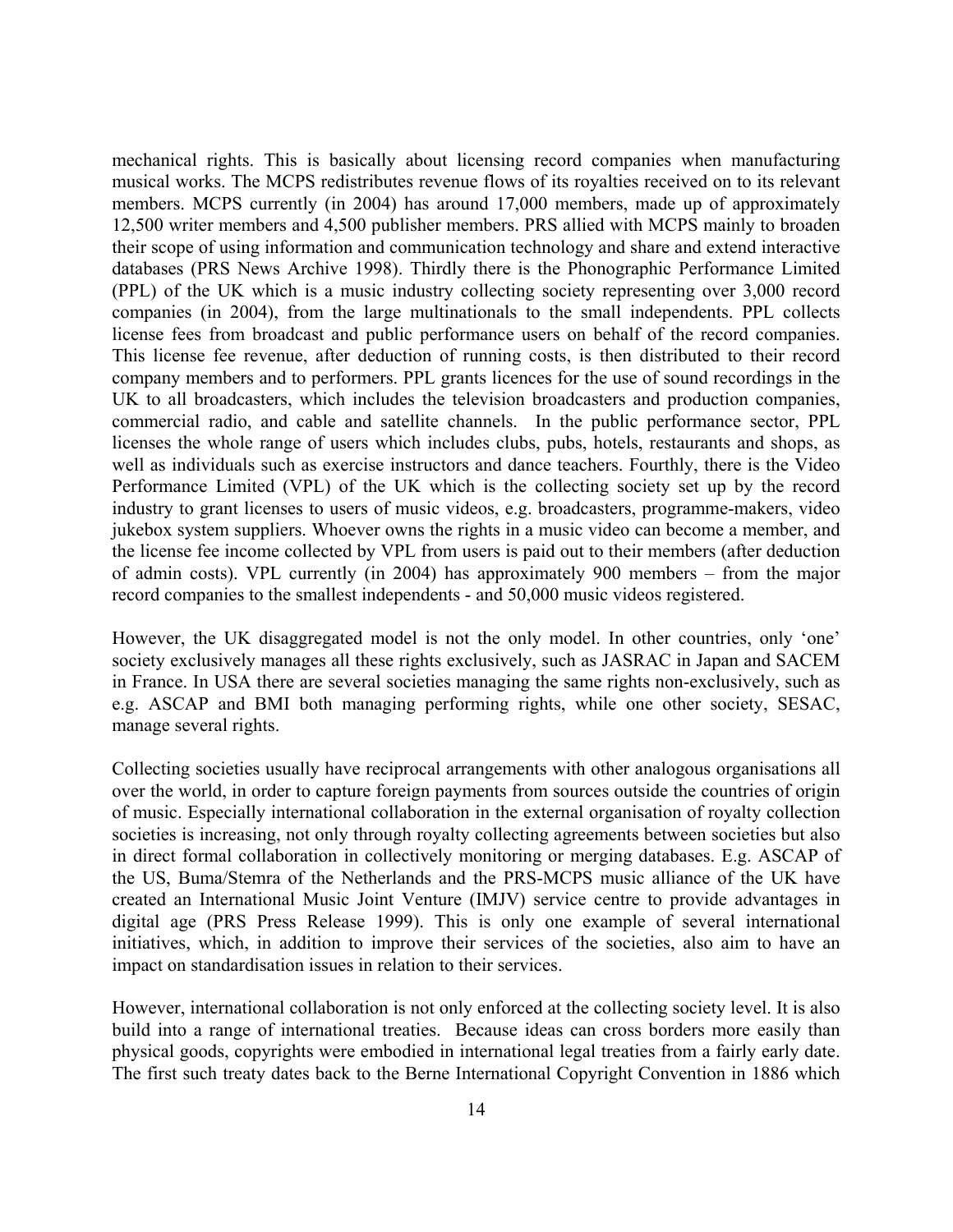recognized the scope for enforcement of publishing rights across countries, and enforced a socalled *principle of national treatment*, subject to a minimum of protection years *post mortem actors*. Rather than harmonising national legislations, it was required that each member country gave the same protection to works of creators of member countries published within the country as they did to creators of their own country. This *principle of national treatment* today applies to the Rome Convention (1961) countries with respect to performing, mechanical and synchronisation rights in relation to sound recordings (in the absence of other reciprocal agreements). However, the US (i.e. world's biggest exporter of cultural products (films, TV and recorded music) has not signed the Rome Convention. Then there is the most recent Trade Related Aspects of the Intellectual Property Section (TRIPS) of the World Trade Organization (WTO) that came into force in 1994 as a part of the Uruguay Round to enforce IPRs world wide. By the time all signatories are in full compliance each is expected to have a system of IPR and effective enforcement consistent with internationally agreed norms and standards. TRIPS agreement implementation is required from 1996 to 2006 depending the on country's level of development. However, it is not uncommonly argued by critical economists that the TRIPS agreement are formed by the interaction of the roles and interests of the current IPR stakeholders and that the agreement undermines the less developing economies problems and interests (See Section 5.1 and 5.3 for further discussion on the problems of the less developed countries)

## **5. POSSIBILITY FOR CONFLICT**

In Sections 2, 3 and 4 we have learned about the law, economics and management of value and rent creation from music copyrights. However, in this section we will show how the institutional underpinnings of music copyrights with respect to the copyright rationales, sectoral collaboration and royalty management can also open up for the possibility for conflicts and exploitation.

## 5.1 Possibility for conflict when music copyrights regulate the industry

A central factor in the existence of a commercial music industry is the existence of a copyright; see Section 2. However, we will now show how there is a possibility for conflict and sometimes exploitation when copyright rationales regulate value creation and income for the global music industry.

## *Cultural narrowing*

It is now well established that music copyrights create incentives and means for market creation and subsequent profit purposes. However, some arguments can be raised against copyrights as an incentive to use and allocate musical resources more efficiently for industry development, as there is no evidence that it really creates 'better' musical ideas. David (2001) argues that the creation of scarcity by use of copyrights within information and knowledge spaces is inefficient for creativity expansion. Basically, information or knowledge spaces are likely to be enriched the more creators are allowed to climb through the same knowledge spheres. Although David's work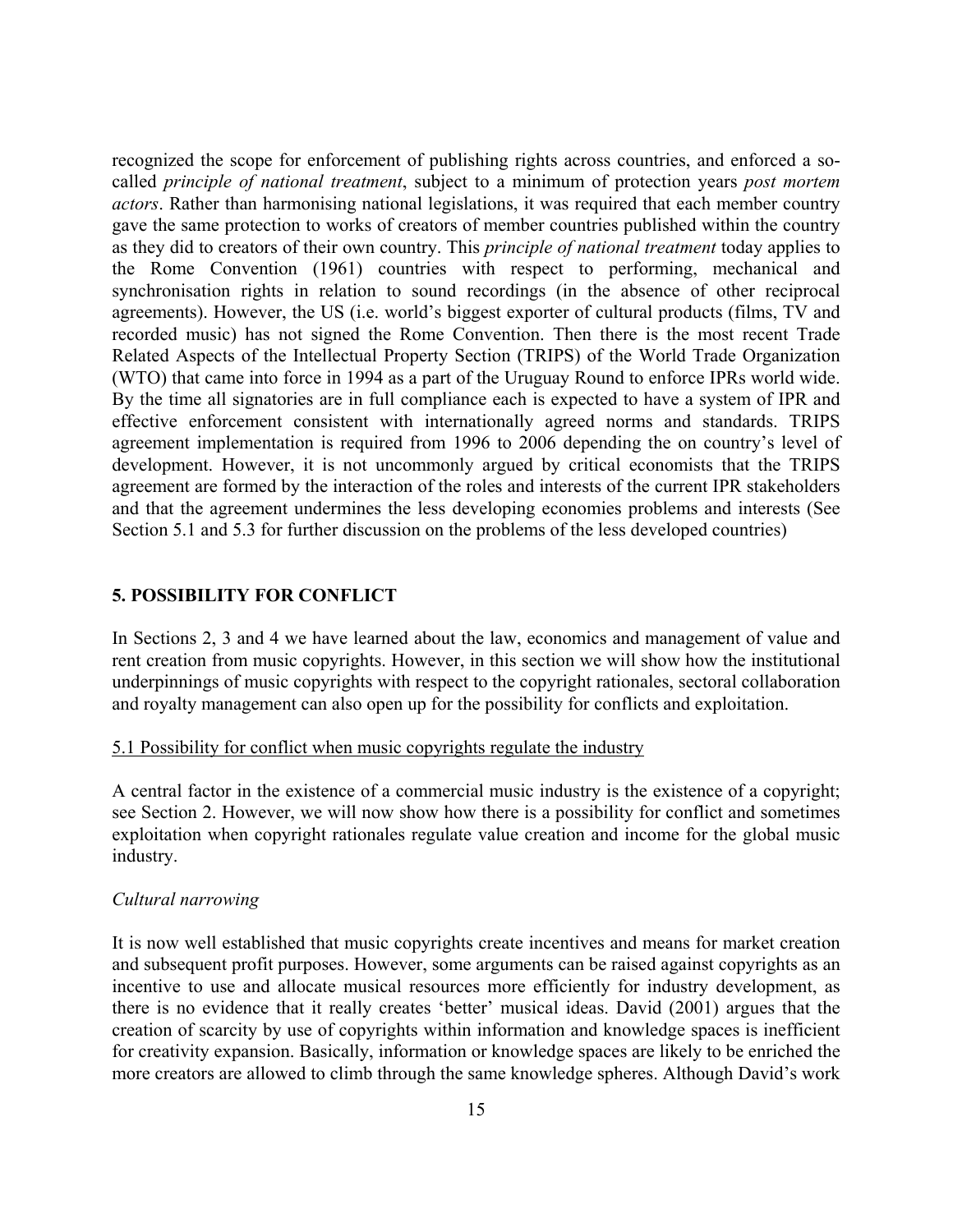was in relation to the rationales for data base protection in research communities, it can similarly be argued how musical ideas are likely to be enriched the more inventors, artists and creators are allowed to participate in the same musical spheres. It is well known that it is through creative efforts to replicate musical ideas within new contexts that music communities build bodies of musical cultures. A question that can be raised here is whether there is a trade-off between the incentives to invest in idea creation for the development of a music industry, on the one hand, and musical expansion through very little protection, on the other hand. Perhaps little protection is needed at an early state to ensure a sustainable industry, but that free exploration is needed shortly after to ensure a rich musical culture. This would argue for a shorter time span of music copyrights.

We believe that the industry dominance of only five western record companies (Sony, Universial, EMI, Warner, BMG) which control 75 per cent of the global market is not only a financial problem (as discussed within *'Majors and minors in the global music industry'* within Section 5.2), but it is also a cultural problem. Basically, those record companies do not only control markets of music, but as music possesses a considerable power to influence behaviour and beliefs, they also control the flow of human ideas, language or speech, emotion and expression. This is a huge responsibility for the five giants, and with their extreme promotion of western pop music it could be argued that they do not seem to accept this responsibility. The copyright system seems to enforce a trade-off between music for profit and music for cultural expansion.

Finally, there is the problem regarding how some cultures can safeguard or expand their cultural heritage of non-commercial music or minority music in many regions of the world. Here it does not seem like the copyright system is able to provide the answer as it stimulates a bias towards advancing and expanding commercial mainstream music.

## *Unequal development and enforcement systems*

Unequal economic development combined with poor copyright enforcement systems in some regions of the world can lead to exploitation. We see how regions of the world (such as the Brazil, India, the Caribbean regions and Africa) that are rich in musical talent are not able to create value and profit from such on a larger regional and global scale due to industrial underdevelopment and poor or inefficient copyright enforcement systems. Basically, a sign of their underdevelopment is that there are no industrial and institutional support systems underpinning their music culture. E.g. in most developing countries, collecting societies are missing or very weak. Thus exploitation may occur, as local music creators have no option but to sell their music ideas below their value (see also *'Bargaining the ownership or control or revenue of music copyrights'* within section 5.2). It is a general problem for less developed economies that their traditional knowledge so easily become exploited in bargaining situations by companies rooted in the developed world who are institutional underpinned by a successful organization of sectoral structures and copyright systems. In a global context, it is not uncommon to argue that the international copyright system is designed for developed economies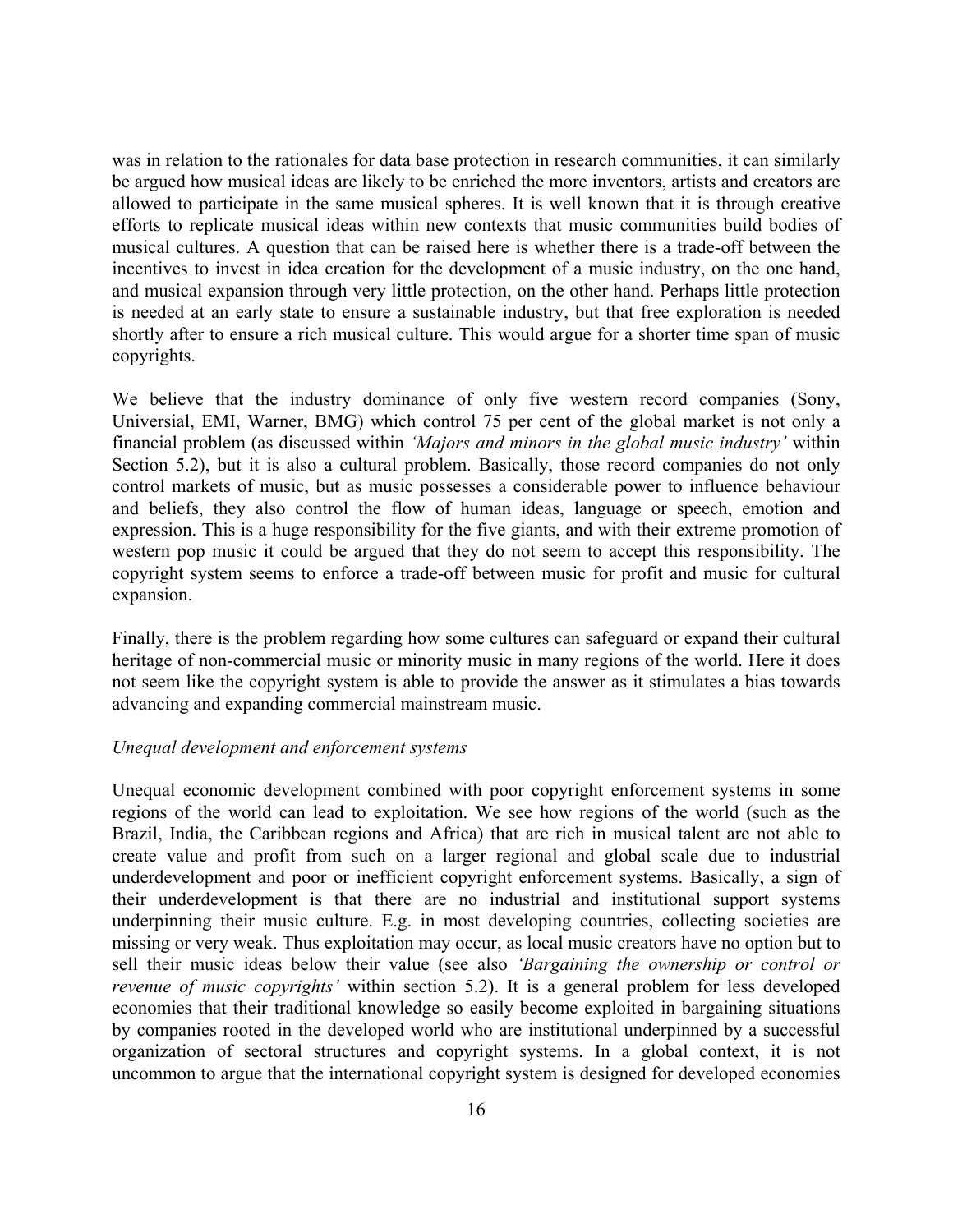and that it undermines the less developing economies problems and interests. (For further discussion see '*Problems and opportunities for the less developed countries'* within Section 5.2)

This put into context the rationales for copyrights, and in particular the TRIPS agreement (reviewed in Section 4.1). It has been argued that we need to put more attention to how social contracts (through which governments protect the individual rights of their citizens) emerge and evolve (Sened 1997). Governments also represent the interests of social groups including the stakeholders of the IPR system. This reflect the alternative view that our copyright regime and the international enforcement system cannot merely be viewed with a functional problem solving approach, in the sense that there may not be anything rational about it. Critical theorists such as Sell and May (2001) present a number of key moments in the history of IPRs that eventually led to particular IPR agreements (TRIPS being one of them). They maintain that the key moments in the history of IPRs are not final improvement to legislation governing IPRs or the culmination of a history of legal rationalisation. Rather, the design of an IPR system at any one time is based upon a particular constellation of political power, and when the power relations change, the IPR arguments become contested and open to amendments through political engagement.

## *The problems of piracy and volatile music markets*

However, copyright owners (rich or poor) also face the problem of exploitation of their effort invested in the music industry. The most essential feature of the various copyright right rationales in the above Section 2 is that is that it is about making intangible ideas (such as music) scarce and expensive. Where a musical idea is provided as a service through a live performance, the problems of joint consumption and (imperfect) excludability are reasonably easy to manage. The market is restricted and because reputation is itself established through direct creative expression, the musical idea is reasonably secure.

However, as the cultural idea acquires the properties of a non-rival product, this opens up the possibility for widespread copying and imitation when music is reproduced (on magnetic tapes, LP, CD, music files) via use of modern technology. The low cost of (re)producing an idea means that its market can be uncertain and fragile, quickly undermined by copying. This makes any investments in activities that rely heavily on ideas and other intangible assets inherently risky (Landes and Posner 1989). The threat is particularly apparent with cultural products, such as a sound recording or a film, where the investments made in establishing and promoting an artist are very specific and where short product cycles means profitability relies on explosive but ephemeral market growth.

Thus, despite the effort for adjusting copyright legislation and royalty management to protect music fixed on new technological carriers (paper, magnetic tapes, LPs, CDs, music files), there has long been a substantial leak in the copyright system, with illegal copying on cassette tapes, CDs and music files (as CD writers become more common), and this has become big business, and in some regions of the world part of organized crime. The piracy problem arises from the combination of high fixed costs of development compared with the very low marginal costs of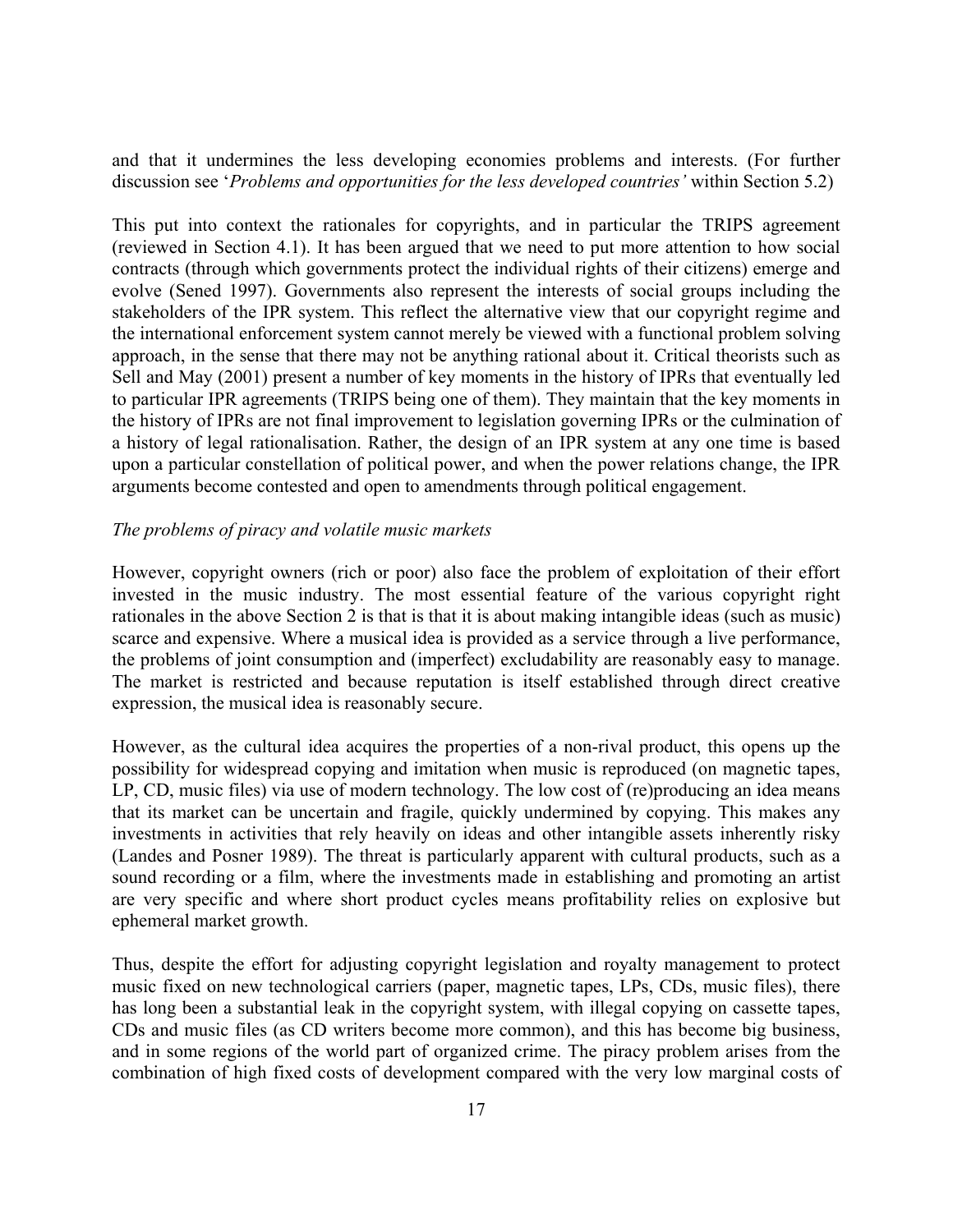making copies. It has also been argued that international copyright conventions have not been effective in reducing audio counterfeiting to comparatively low levels (Burke 1996). By the end of the last century industry bodies even claimed that one of 3 recordings sold in the world is based on piracy (BPI Statistical Handbook 1997). In this context economic development has been found to be the main determinant of low counterfeit levels (Burke 1996).

The size of the problem is of course debatable. Landes and Posner (1989) discuss in some detail how, there are various practical obstacles to copying, even in the absence of copyrights, as well as various non-legal norms against it. Also, Eamon Shackleton (Director of Services, Irish Music Rights Organization, IMRO) questions in an interview we did (in Dublin, December 1999) whether the commonly great claims of global piracy is necessarily market distorting. That is, sometimes, he argues, piracy might create music markets in poorer regions where most cannot afford entering the 'legal' music market in the first place, and secondly, in such situation, piracy may function as a diffusion mechanism of the social or political culture to which the music is associated. Both actions may have broader indirect implications for increased income generation within the music industry. Nevertheless, in the world's more developed regions piracy is now mainly due to access to advanced information and communication technology of the common population. CD writers etc. are easy to access at almost any school, university, and workplace, and they are also relatively cheap to buy. In such situations a discussion has raised concerning an introduction of levies on copying equipment and material as corrective for the impossibility of charging for home taping and the like (Besen, Kirby and Salop 1992). This new type of digital piracy is about market substitution, as it is done by those who potentially could pay for the music. Thus, it seems as, although the music industry has become global, regions differ when understanding the causes, effects and impact of piracy. Therefore global regions need to be governed differently with respect to coming to terms with piracy issues.

#### 5.2 Possibility for conflict when collaborating around music copyrights

A central factor in the existence of a music industry is the release of the copyright (in term of ownership or control) by the original creator all the way down the music supply chain, or negotiating the share of profit from musical works; see Section 3. However, whilst this arrangement opens the possibility to maximize rents, problems can arise from the fact that these benefits are not necessarily shared evenly.

## *Bargaining the ownership or control or revenue of music copyrights*

It is interesting to see how the transaction, and hence location of copyrights and royalties (which is the main revenue for the music industry), are determined by the bargaining power and collaboration of individuals and firms, including lobbying and statutory intervention, as opposed to market forces. Towse (1999) and Kretschmer, Klimis and Wallis (1999) have illustrated how different incentives and interests as well as asymmetry in information and risk evolves into skewed power structures between composers, musicians, artists, publishers and record companies, when they negotiate modes of royalty sharing or payment.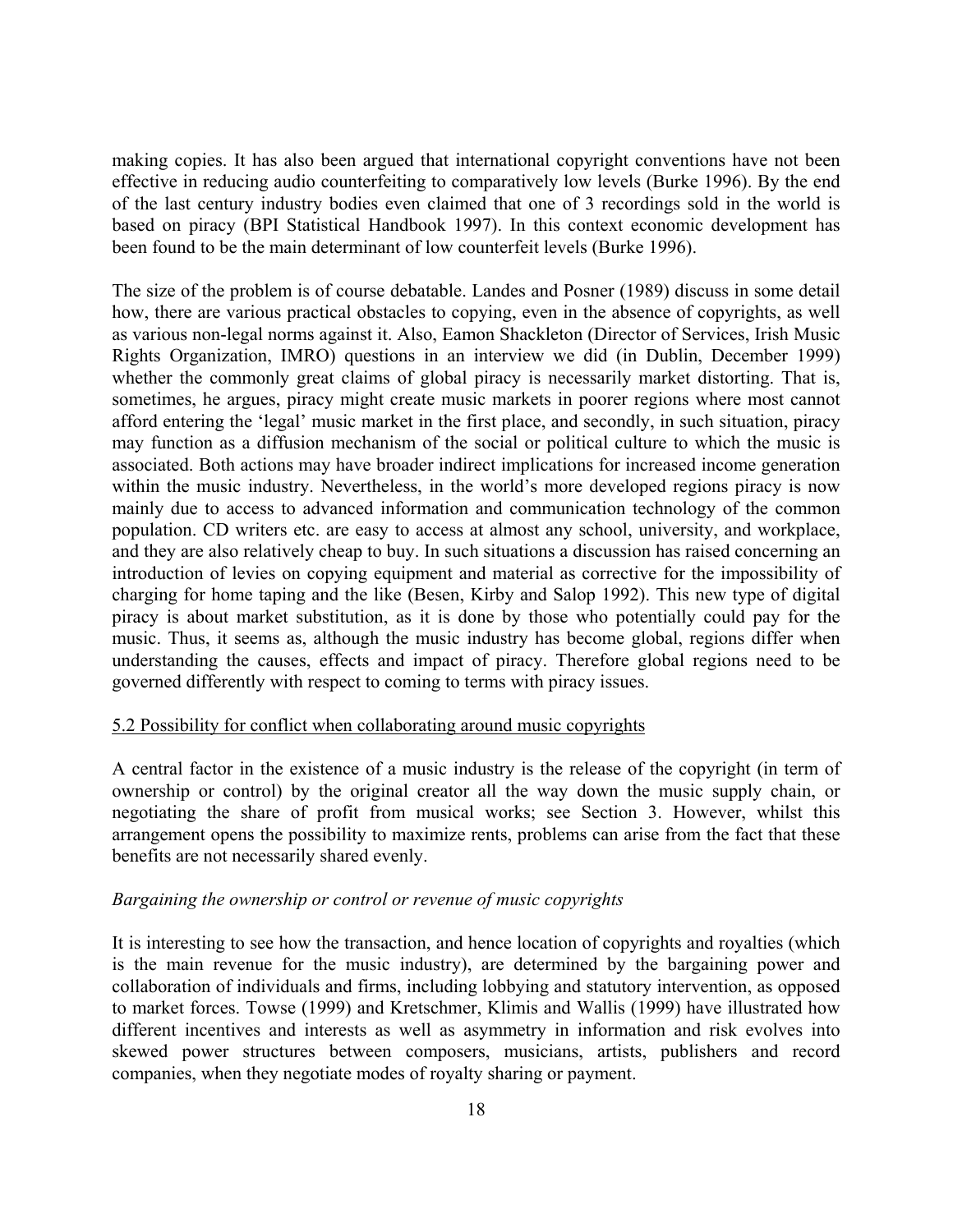Thus, whereas collaboration (networks and relationships) within the music industry help to maximize rent and reduce the uncertainty surrounding income generation in the music industry, it certainly does not reduce the variation in income determined by accumulated rent from sales and performances (MMC 1996: 57). MMC (1996) which conducted one of the most detailed studies of the income distribution within the music industry using data from the Performance Right Society (PRS), showed how 80% of those who own performance rights earned less than £1000 from performance royalties for 1993 while 10% of owners received 90% of the total distribution.

Already by the mid  $20<sup>th</sup>$  century Fritz Machlup and Edith Penrose (1950) also noted that in many situations inventors find themselves in a bargaining situation where they have no option but to sell their patents [or copyrights in our case] at a price below their value. These bargaining situations often go against the moral rights to reward rationale of the IPR system (addressed in Section 2.3). Therefore, in the words of Fritz Machlup and Edith Penrose (1950): "If the inventors could not hope to reap the fruits of their work, … another theory could be substituted for the weakened theory of the patent [or copyright in our case] as an incentive to invent: a theory of the patent [or copyright in our case] as an incentive to venture capital for the financing of the development and pioneer exploitation of inventions."

This suggests that copyrights are not a mean to provide fair income to the music creators and their local cultural communities, but it is for the grandness of commercial exploitation. One can of course question here if this is really a problem. Musicians have always been poor, so how can we now blame the copyright system? We would argue that given the copyright system provide opportunities for maximizing revenue and rent from musical ideas, then it is a problem if this revenue it not spread in a way that all participants in the commercialisation of a musical idea are not rewarded in accordance with their value added. This may not only be an ethical problem, but also a problem for the long-term success of the industry and even cultural development and expansion. We argue that the reward system should feedback into (i) the poor sub-cultures of artists and musicians, and (ii) the poor regions of rich musical talent, in order for those deprived communities to invest in and develop a better position within the industry. If this does not happen, then the commercial musical scene will lose soul and spirit, and many communities of the world will a have lost one of their key opportunities in taking advantage of their traditional knowledge.

#### *Majors and minors in the global music industry*

So who are the majors and minors in the global music industry? The combination of large specific investment along with market uncertainty has meant that vertically integrated firms with a strong international presence have been a longstanding feature of the industry. Dominant firms have often been the product of merger and acquisition activity and firms have established joint ventures and strategic alliances in the search for market expansion and greater financial predictability. In this respect, music claims a long pedigree as a truly global industry (Neagus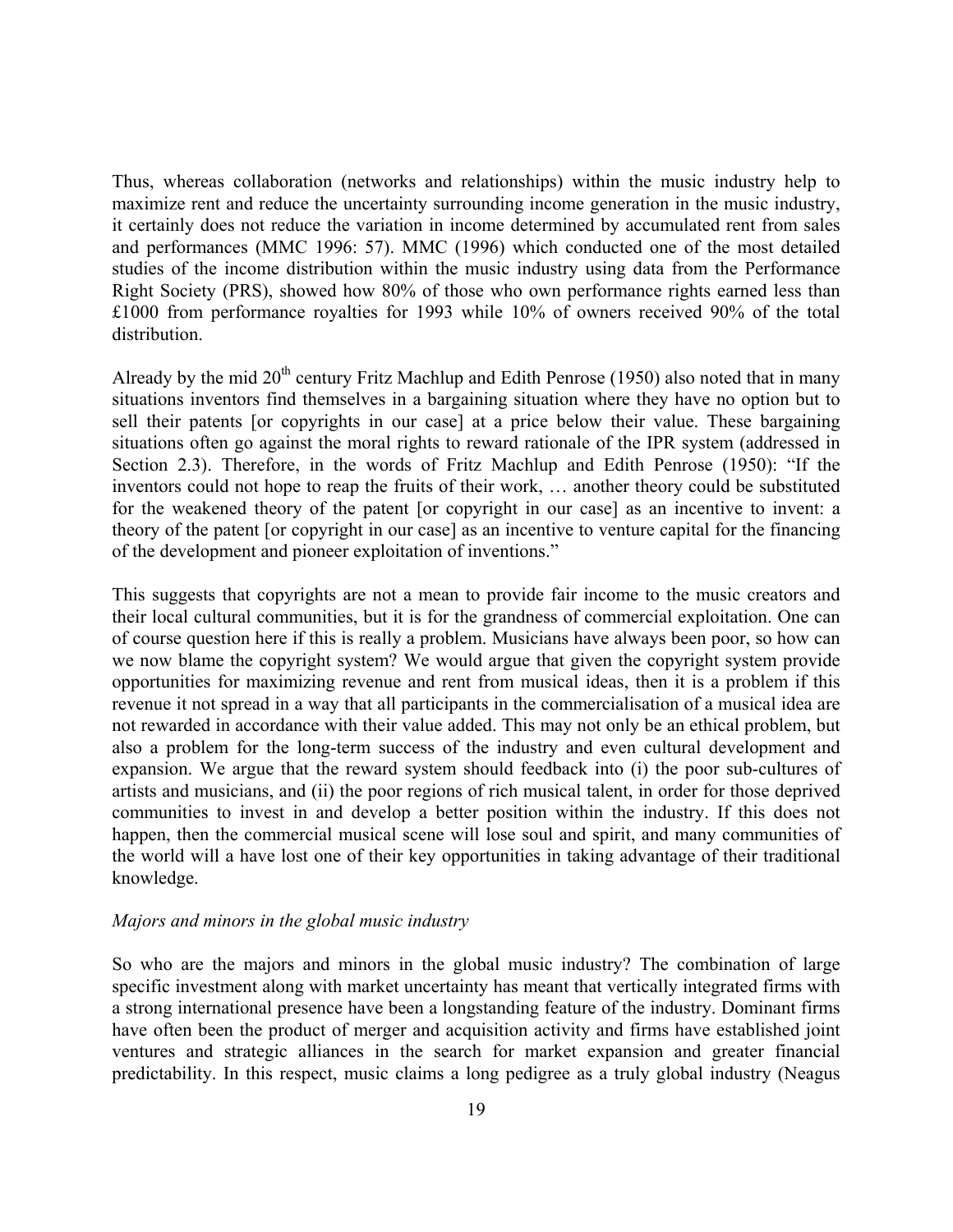1992). Particularly since the late 1980s, the industry has become even more concentrated (Alexander 1994). Currently it is estimated that approximately 75 per cent of the global market is controlled by five media giants: Sony, Universial, EMI, Warner, BMG. All but one (i.e. EMI) of these multinational corporations are highly diversified media conglomerates, in which music revenues account for between 10 per cent (Sony) and 33 per cent (BMG) of their global revenues. (RIAA 1998)

Through various oligopolistic practices these firms are able to earn the large rents needed to maintain their leadership role in the industry, and to generate the considerable financial resources which allow them to carry the risks and costs involved in identifying and developing artistic talent and marketing a risky final product with very large sunk costs. The recent trend to increased concentration has been accompanied by a shift of strategy in the dominant companies from discovering, promoting and recording artists towards the marketing and distribution of recorded music in multiple listening sites and lobbying for the licensing of more and more public spaces where music is played (Neagus 1999). In this respect, corporate strategy has become increasingly tied to accessing risk capital. The large conglomerates also seek the opportunity to tie their music products to their other entertainment products, such as TV, films and videos, generating further revenue streams. Over 60 per cent of music performance revenues are derived from these sources (Vogel 1998: 41). Only EMI, the smallest of the 'majors' remains primarily focused on music.

The various oligopolistic practices the major record companies include strategies to (i) maximize rent from collaborating with the musicians and artists adding value to the music, as well as (ii) maximize rent from the music users that pay for the recorded music. With respect to the former; whereas court cases in the early days were based upon establishing the basic framework protecting 'authors' with respect to publishing and performing rights, the more recent court cases have been around whether exploitation of the rights of music composers by multinational firms (especially the record companies) undermine the moral and long-run economic intention of the copyright system to protect creativity. The best-known court case in this respect is probably the artist George Michael *versus* Sony, which was lost by the artist in 1994 in the UK High Court. With respect to the latter; the Monopolies and Mergers Commission (1994) of the UK made an enquiry into the business and pricing practices in the UK regarding the supply of pre-recorded CDs, LPs and tapes containing music, and they concluded (very controversially) in favour of the record companies' business and pricing practices.

Despite the financial dominance of the majors, the industry continues to support a galaxy of smaller independent firms characterized by an enormous heterogeneity and offering a diverse range of services and products (Fink 1989). Independent record companies have been able to survive often by specializing in market niches (classical, rhythm&blues, country&western, jazz) although increasingly these companies have only been able to continue by establishing alliances with the majors. There also exists a highly complex system of subcontracting on the production side among firms of different sizes. Most recording studios are independent and many producers subcontract their services to the majors. The presence of independent companies, particularly at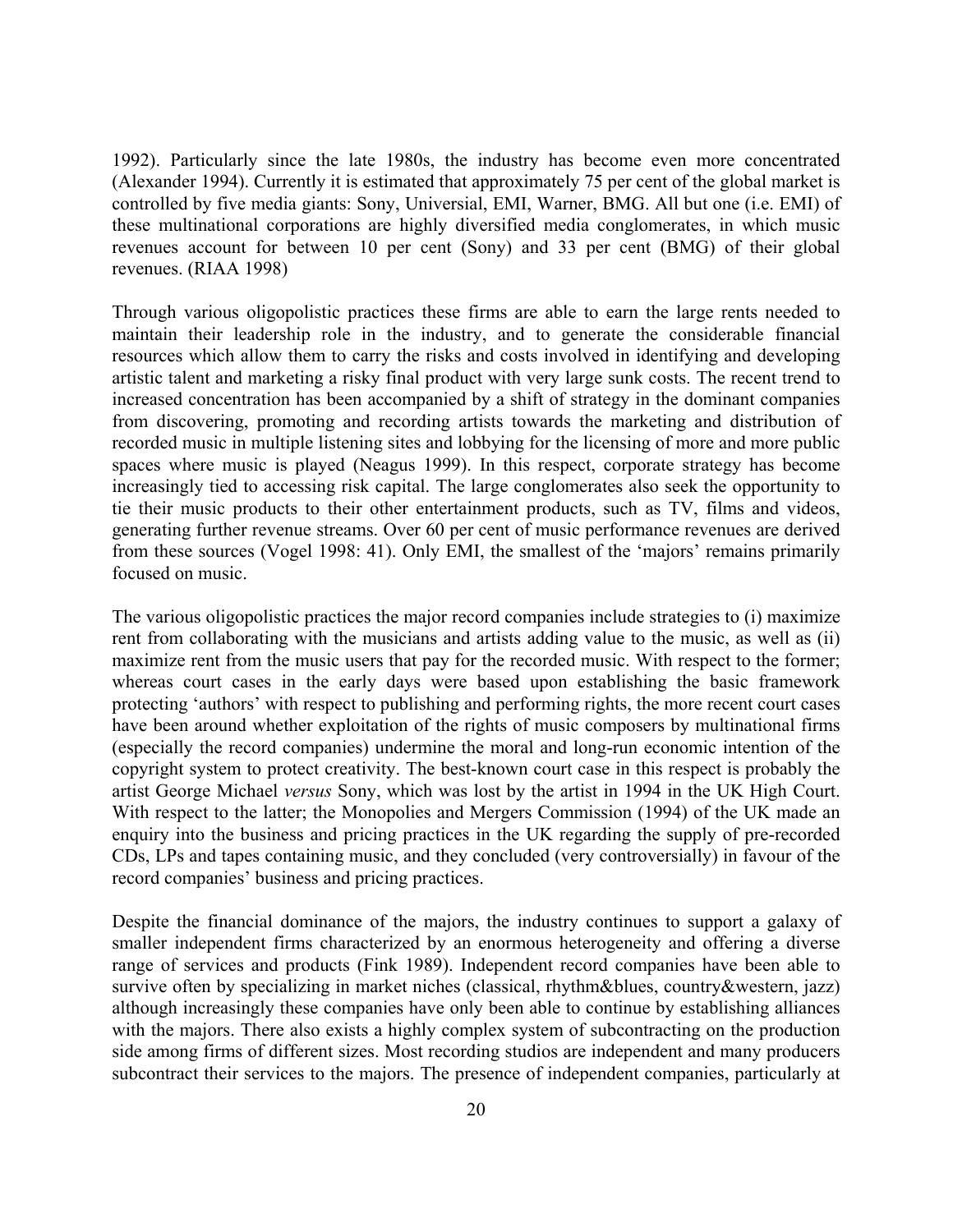the interface with artists, is probably a reflection of the limits of large firms with respect to creativity and experimentation, which remain an essential ingredients of a flourishing music sector.

The contribution of a large number of highly specialized firms also explains the geographical clustering of the music business in a small number of key centres, for example Lagos, London, Los Angeles, Miami, Nashville, Paris and Rio de Janeiro. The reasons for this reflect the professional advantages that songwriters and musicians themselves can derive from being part of a closely-knit community of talent. But, at the industry level it also reflects the need for a readily available supply of specific assets and the advantages from having close communication where relations of trust have to be established, e.g. between artist and producer (Fink 1989: 58). Even for the largest companies, the presence of music centres such as London, Los Angeles and New York allow for close links to and familiarity with financial markets enabling a degree of intimacy to develop between creditor and borrower, which is necessary when large but inherently risky investment projects are involved.

## *Problems and opportunities for the less developed countries*

Although we have just learned that the majors and minors in the global music industry currently tend to be companies rooted in developed countries, we suggest that developing countries are possibly better positioned to compete in audio-visual industries than in many traditional industries. This is because the basic raw material, such as talent to create musical sounds, is readily available and entry costs, at least in the case of music, are not as prohibitive as in many other industries. Some countries, such as Brazil, have already established a competitive advantage in the creation of music and generation of new musical sounds based on the fusion of their traditional music with western musical traditions.

A great deal of so-called "world music", based on folk music heritage, originates with musicians from the developing world. This type of music has wide "cross-over potential" and appeal and, although its overall market share is very small, it is growing (IFPI: 1998). In an article in the *New York Times* ("I Hate World Music", 3 October 1999), David Byrne, formally the lead singer with Talking Heads and now a record producer whose label carries a number of artists from developing countries, has offered a caustic critique of the term "world music". It is a problem that the term does not recognize the various music heritages from the various regions of the word, and it is also a problem that the section containing 'world music' is always very small and usually located in the back of the music retailer shops.

Developing countries, despite being large in population, only account for 10-15% of world music sales (UN Comtrade Database 1997). In addition, and despite the global image of the music industry, there remains a very strong regional dimension to musical tastes. In 1999, twothirds of global music sales originated from a "local" source, ranging from 40 per cent in Europe to over 90 per cent in the United States. Latin America and Asia fell somewhere between these figures although for Africa, the figure is below one-third. This regionalisation of tastes points to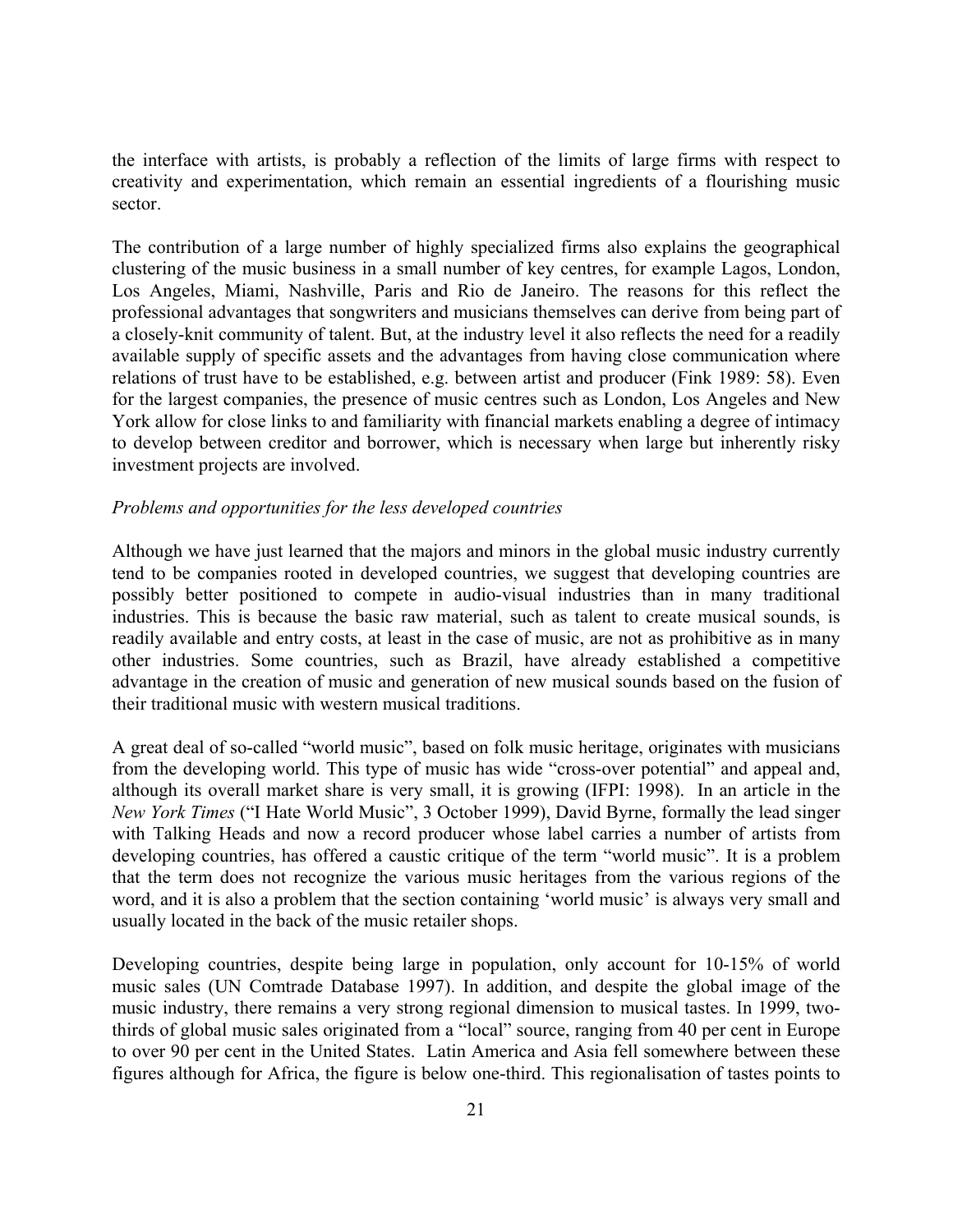potential markets for fledgling industries in developing countries.

A clearer sense of the potential of the industry in developing countries is made difficult by its informal and un-quantified nature. The availability of sales data reflects the interests of the international recording music business, which continues to see these countries as potential consumers, rather than potential producers. However, it is the case that, with some notable exceptions, the production of music in developing countries remains small scale, informal and essentially craft-based. There is little capacity to use mass production or marketing techniques and as a consequence the recording business tends to stop at a premature stage (only supplying artists and repertoires or initial recordings) of the supply chain with limited value added. The initial recording is subsequently sold licensed to a foreign company that make the master copies and distributes the product in the high-income markets. Very quickly, successful artists from developing countries follow their recordings abroad, becoming cut off from the business organization of their own countries.

The difficulties facing developing countries are apparent even with the largest producers. Brazil, which is among the 10 largest markets for recorded music, (and employs an estimated 8000 people directly and a further 55000 indirectly, through retail trade, publishing, radio broadcasting, etc.) has built a strong local repertoire which accounted for three quarters of their sales in 1998, compared with a little more than one quarter a decade earlier. Still the five majors (Sony, Universial, EMI, Warner, BMG), controls over a quarter of the Brazilian market and is the leader in both local and international repertoire. The two largest Brazilian independent companies control only 6 per cent of the market with the remainder split between a large number of small companies (ABPD 2000). The growth of the largest domestic company (Abril) stems from a successful alliance with the largest Brazilian supermarket chain that provides a distributional network. Joint ventures between smaller Brazilian companies and the majors have by large proved unsuccessful.

India with a music market of \$460million has been more successful in establishing domestic control of its music industry. In part this is because of the close link between music and the enormous Indian film industry; film music accounts for over 70 per cent of the total music market. But government policy has also played an important role. Following legislation in 1977 to limit all foreign holdings in India, the two dominant companies in India (EMI and Polydor) were sold to Indian companies. A more complex structure has evolved with the four leading companies all Indian owned accounting for one-third of the market and the combined share of the majors below 20 per cent. However, some of the smaller Indian companies also have licence agreements with the majors. The Indian industry also has a large domestic production capacity with CD and cassette duplication plants. By contrast, the distribution system remains anarchic and piracy is a major concern. Despite this success, there are growing balance of payments concerns linked to musical imports. Although a large export market created by Indians living abroad has begun to emerge, Indian producers are unlikely to find big outlets in the large Western markets. India's worries have wider resonance as asymmetries remain. Not only does music trade continue to be dominated by Western producers but the absolute size of the deficit in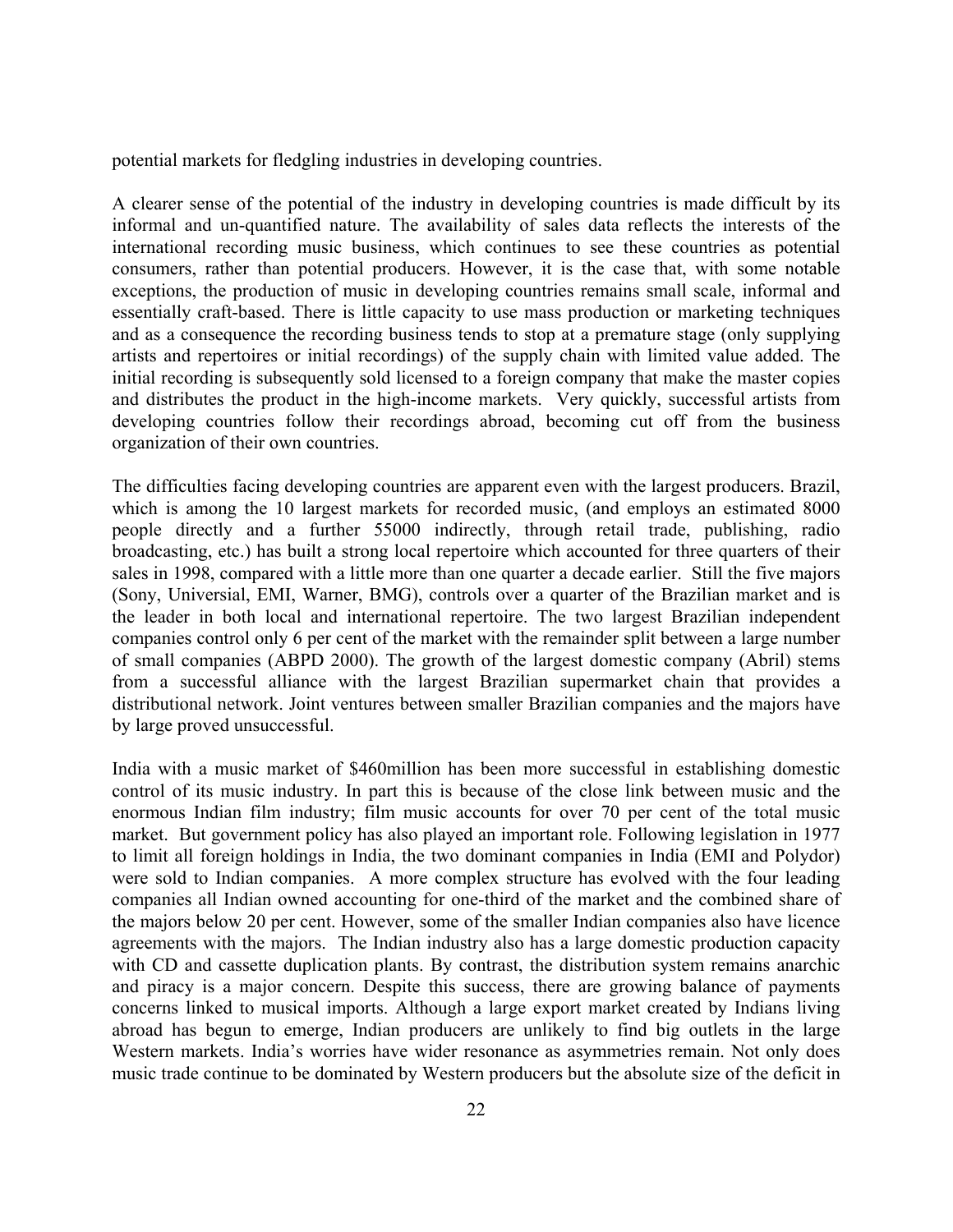trade between the developing and developed world also grew during the 1990s (UN Comtrade Database 1997). Thus, while developing countries are becoming more important both as producers of, and markets for, music products, there is clearly an urgent need to strengthen the export potential of this sector.

This pattern of trade is not altogether surprising. Developing countries do not have the large firms and financial structures necessary to invest significant capital into a sophisticated marketing and distribution machinery with a global reach. Moreover, the local music industry in most developing countries has suffered from weak institutional and political support, low levels of entrepreneurial capability, low value-added, and over-dependence on foreign manufacturing and distribution. Hence the earnings are far below the potential. This is unlikely to change very quickly. However, looking to play by the rules of the copyright regime, or demanding a change in the rules of the copyright regime, provide some possible focus for policy makers in developing countries concerned to build a more effective music industry and improve the trading opportunities from to its music resources.

Moreover, as relative newcomers, developing countries may have the most to gain from new technologies such as the Internet.

## *The technological shaping factor*

The way in which various information and communication technology and software-based technologies (designing the 'paradigm' of how music is developed, delivered in the form of music carriers, and used) is also central when understanding the economic and social effects from copyrights. We see how the record companies experienced their heydays under the CD technological paradigm, while their market positioning becomes under threat as the digital revolution sets in. Basically, technological shocks have not stopped from shaping the industry. Owing to the impact of new digital technologies, especially Internet technologies that enable direct downloading of music, distribution costs are expected to drop substantially, thus allowing new entrants. In that fashion, global Internet music sales will threaten to change the balance of power within the music market, thereby allowing music producers to bypass the record companies as well as allowing consumers worldwide direct access to their favourite artists at discounted prices. Consumers will be able to entirely bypass traditional retailers, with significant implications for the cost structure and configuration of the present industry. The five major music companies are extremely concerned about the latest developments in entertainment technologies and are already preparing themselves for Internet's full impact. Collecting societies also have to rethink how to identify the online music users and the online music right holders, and how to collect and distribute their royalties (which also will involve an upgrading of their information and communication technology systems), as digitalisation is challenging the tracing of music flow. Digitalisation has worried royalty managers, because when information is no longer tied to a tangible good (carriers like tapes, CD, cassettes) that can be transferred from one person to another it becomes difficult to control and monitor its flow. With the existing system the music is protected via the carrier - metaphorically, the bottle is protected, not the wine. On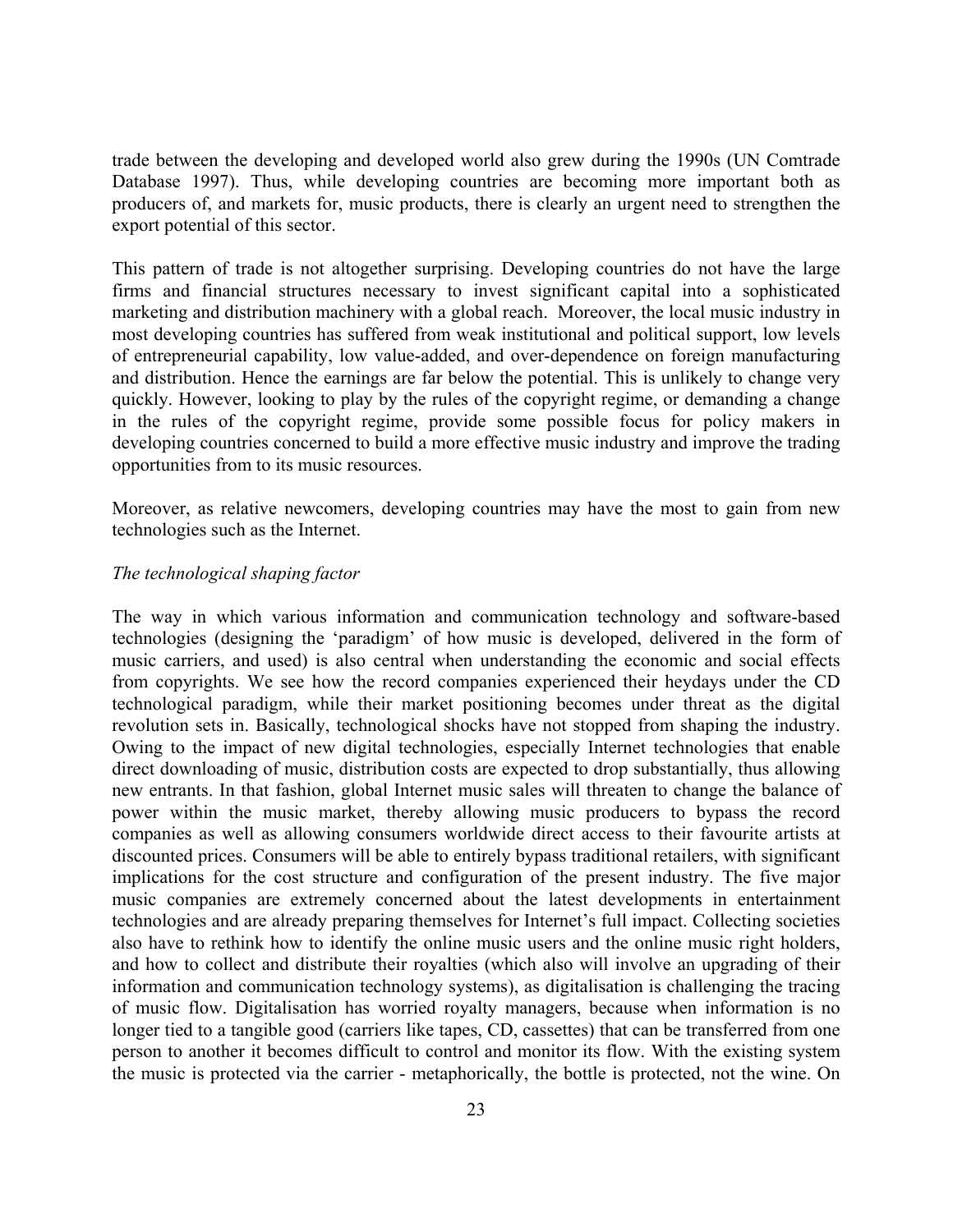the other hand, given the poor sampling practices by the collecting societies today (see Section 5.3), it might be possible to trace a larger percentages of the music flow on-line if proper technology is put in place, so the digitalisation might be a blessing for the royalty management of the industry in the long run. Only time will show.

#### 5.3 Possibility for conflict in royalty management procedures by the collecting societies

As explained in Section 4, the royalty collecting societies conduct the negotiate agreements between music users and copyright owners or controllers in most mature economies. Furthermore, the royalty collecting societies distribute the royalties collected to the complex structure of copyright owners and controllers. However, both processes open up the possibility for conflict.

#### *Bargaining agreements between music users and owners o controllers*

The size of royalties paid to copyright owners or controllers is not only based upon bargaining and collaboration among various individuals and firms in the music supply chain (see Section 5.2), but the size of the royalties paid by music users to copyright owners or controllers are based upon similar bargaining pressures within a complex system of tariffs and licensing agreements. For example, the UK Performance Right Society (PRS), now allied with the Mechanical Copyright Protection Society (MCPS), negotiate licenses on an individual basis with some broadcasters, but for other users a tariff structure is applied, some of which are set by the PRS, some are agreed through trade associations, and finally, some are subject to agreements set by orders of the Copyright Tribunal of the UK. Finally, there are 'special arrangements' between the PRS for some music users (MMC 1996: 71-74). Furthermore, there is no common standard within or across countries and, as always, bargaining agreements are subject to bargaining power. The monopoly or oligopoly status of the collecting societies does open up for controversial prices in bargaining situations.

## *Collection and distribution rules set by the boards within the collecting societies matters*

Although the royalty collecting societies are essentially non-profit making business services for their members and controlled by their members, they are not neutral organizations as they have to deal with the different interests of their members and the fact that it is impossible to make everyone 'happy'. The members naturally differ in interests as they belong to different musical communities, experience different fame and income, and they may even have different opinions of what role the music should have in the industry and in society more generally.

Three of the most central issues debated within the collecting societies are (i) the collection rules and (ii) distribution rules, set by the boards within the collecting societies. A third issue is (iii) the impact of an internal support system for minority groups in music culture and music for education. These rules and policies are indeed open to pressures from different groups. As collecting societies are monopolies or oligopolies the problems are not helped by the fact the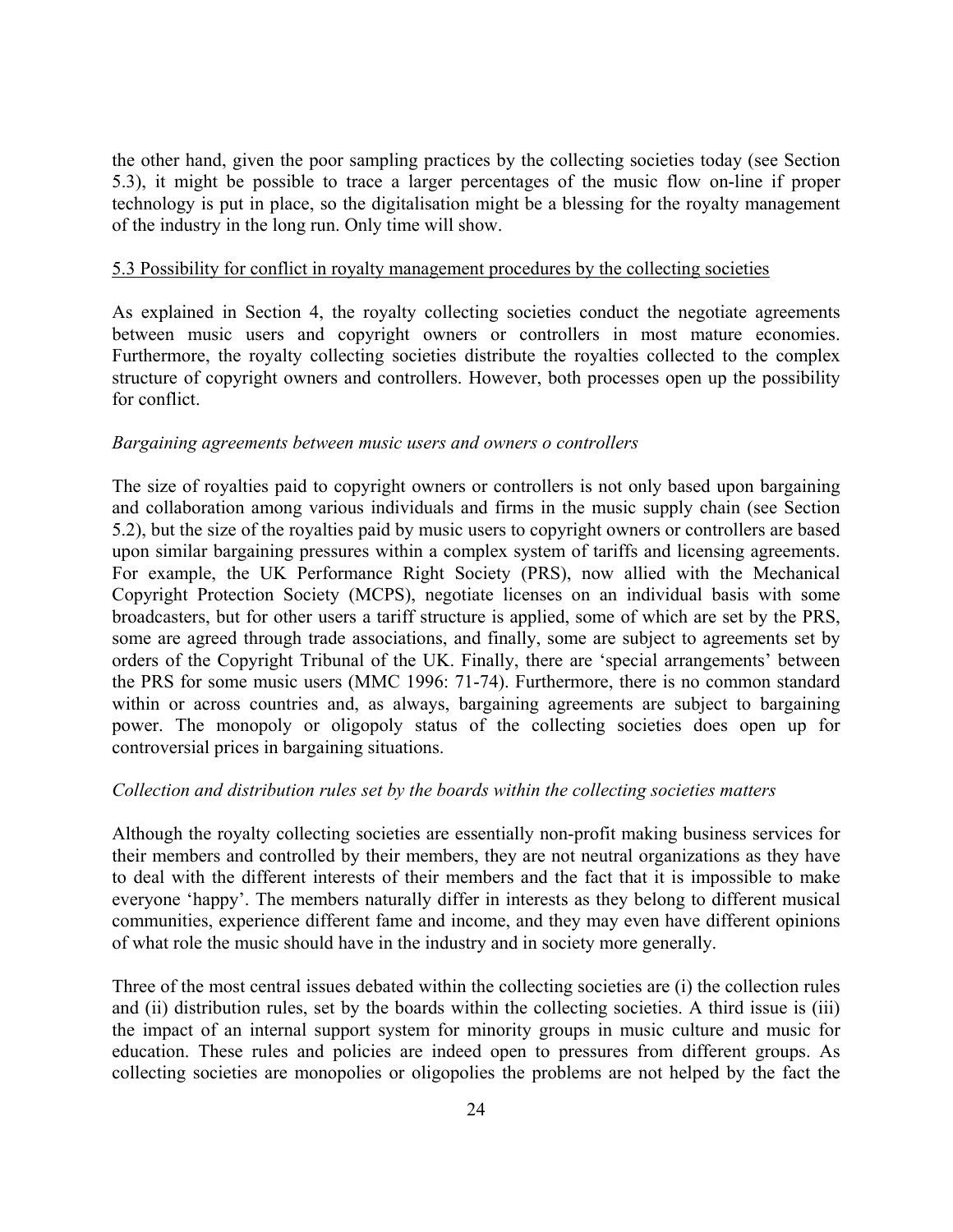their members have no (or very few) alternative collecting bodies to take care of their interests. (MMC 1996). Yet, the monopolies and Mergers Commission of the UK has found that such monopolies exists in favour of their members and is not against the public interest (MMC 1996: 9). To provide an example of such debates within collecting societies, we will now elaborate upon above-mentioned issues (ie. (i), (ii) and (iii)) with respect to the Performing Right Society (PRS).

Regarding (i): As it is impossible to monitor *all* music played in the country in which the collecting society operates, collecting societies samples a smaller percentages of the music played and use this as the representative when distributing royalties. This process tends to favour mainstream music as the collecting societies tend to focus on the more mainstream music outlets. It is not uncommon that the more low-income groups complain that the sampling practices are too biased against their interests.

Regarding (ii): As the payment of the operation of the PRS is income based (so the high income owners in form of royalties pay more than the low income owners), the PRS also tends to have a distribution policy which favour the high-income owners. The idea is that the PRS makes it possible for new low-income members to become member. In that sense the organization seems more democratic. However, it is not uncommon that the low-income groups complain that the distribution rules are too biased against their interests. The trade-off is basically how much support should be given for new musical entrepreneurs of free collecting and distribution services (i.e. what is the eligibility criteria), versus who pays for the collecting society system and how much, versus who gets the revenue collected and how much. These are important issues set by the boards of the collecting societies. Those issues are related to how much influence the different income groups should have on the decisions taken by the boards. All those issues open up for conflicts.

Regarding (iii): As the PRS would like to be socially responsible for their music profession, they have implemented a policy of cross-subsidies, which operate between copyright holders. This is motivated by attempts to support specific categories (such as e.g. classical and other minority music with 'cultural importance'). Basically, valuation of the various music rights is made all the more difficult by the realization that much of the music industry talent (in music supply) and taste (in music demand) is socially determined (e.g. based upon social political attitude or fashion) or determined by record companies supporting certain groups. It is also motivated by the fact that support for non-commercial music for education or health therapy is in the public interests. Finally, it is motivated by attempts to redress perceived imbalances in income as the collecting rules (see (i) above) favour the mainstream music. Also here, the situation open up for conflicts.

## **6. CONCLUSION**

In this paper we have illustrated how creating a successful music industry is as much related to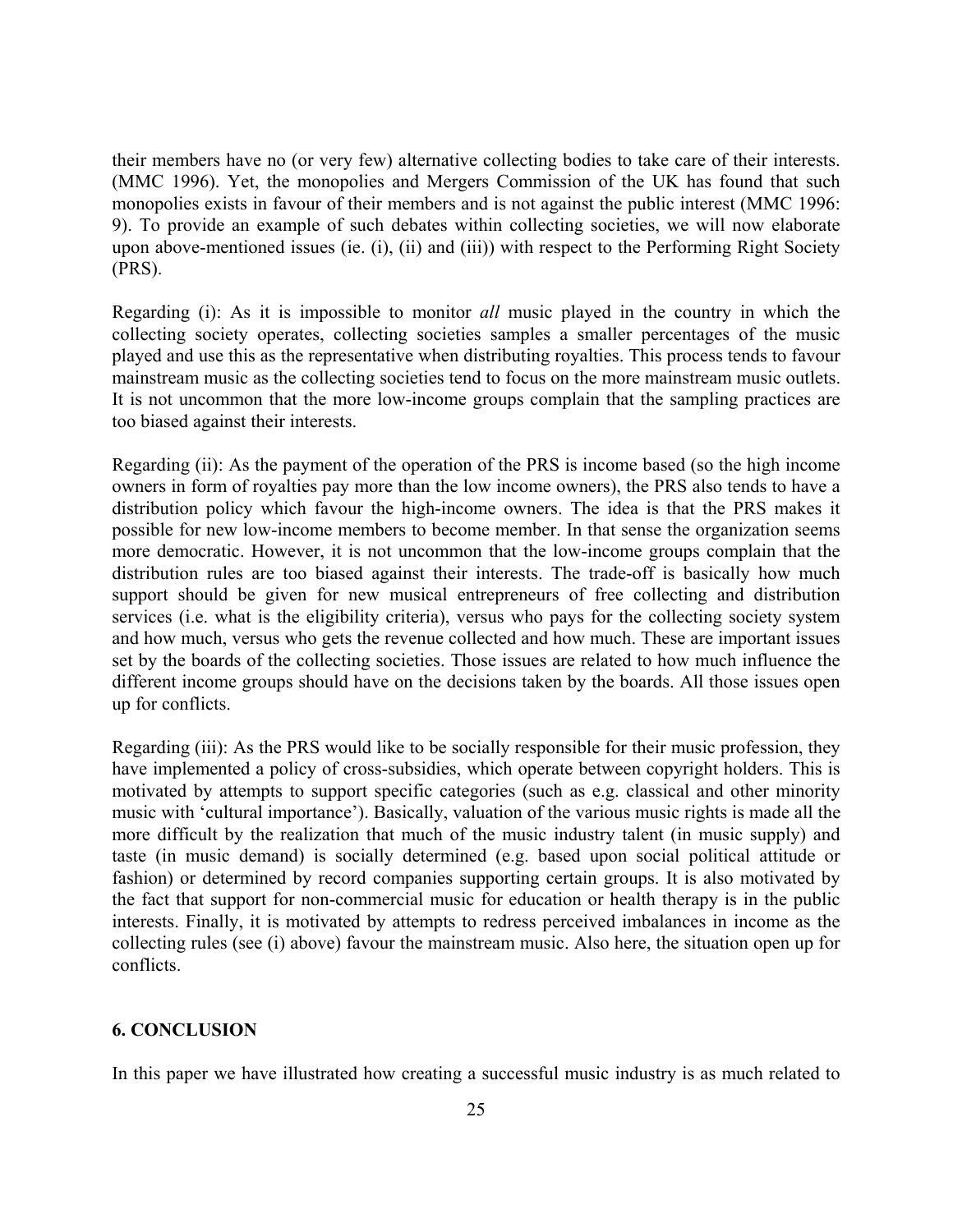institutional capabilities and governance structures of copyrights and collaboration of individuals and firms as opposed to the presence of exceptional musical talent or market forces.

In this context we have in Section 2 focused on the role of the copyright and related neighbouring rights in providing a meaningful and important economic justification for the music industry. Without the copyright, the economic reward from original creative work is threatened and income flows greatly reduced. We showed how copyrights (i) facilitate music markets for commercial exploitation, (ii) facilitate sustainable development of a commercial music industry, and how they by providing prospects for reward (iii) pushes innovation enhanced competition and (iv) function as an incentive system by driving incentives to invest in commercial music creation and marketing of such ideas.

We then, in Section 3, illustrated how copyright provides a common platform for brining specific complementary specific assets within the sectoral system of music creation and appropriation together. Basically, there are several economic incentives for copyright authors to transfer ownership or control of music copyrights, or to transferring revenue of musical works, to other parties within the music industry. That is, although, the author of a copyright has the exclusive control over a bundle of rights (such as the right to perform, reproduce and distribute the copyrighted work) these rights (either separately or together) may be transferred to another party, mainly in order to get the music product to the market. The reasons for this transfer of ownership or control or revenue is to maximize rent through (i) the economics of complementary assets which include all best means of adding value to the musical composition, (ii) risk management in volatile markets and (iii) as a mean to rise venture capital.

In Section 4 we found how monitoring and administering copyrights by the royalty collecting societies highlight an essential role in the enforcement and functioning of the copyright regime underpinning the music industry. Such bodies are often central agents standing halfway between the legal and financial systems, and cover both the national institutional and sectoral aspects of the music industry.

Finally, Section 5 discussed how the institutional underpinnings of music copyrights with respect to the copyright rationales, sectoral collaboration and competition, and royalty management by the collecting societies, can also open up for the possibility for conflicts and exploitation. It is not incorrect to argue that the copyright system can also undermine many problems and interests of many of those participating in the global music industry or forming part of musical communities. Thus, the copyright system is not *by design* a blessing.

Most fundamentally, the problem of piracy undermines copyrights rationales in volatile music markets. A different point is that, when music copyrights regulate the industry it may lead to cultural narrowing as it may produce a trade-off between musical expansion and music for profit, of which the latter is enforcing the mainstream music communities. Furthermore, when collaborating and competing around ownership or control of music copyrights we illustrated how there is a possibility for conflict and exploitation when bargaining power set the rules, and how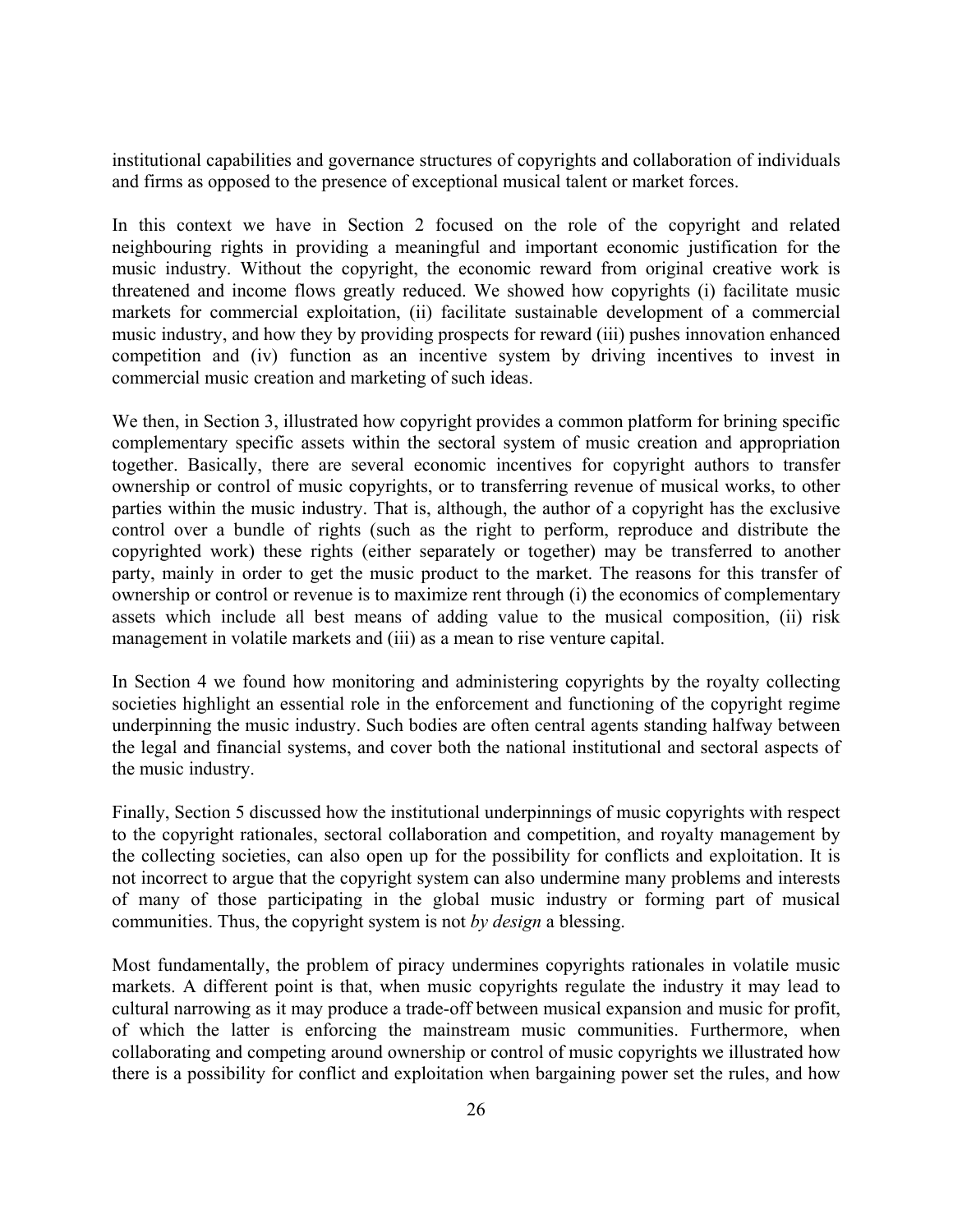the 'majors' in the industry seem to hold the bargaining power. We also illustrated how there is a possibility for conflict in the royalty management procedures by the collecting societies with respect to the bargaining agreements between music users and copyright owners or controllers and with respect to the collection and distribution rules set by the boards within the collecting societies. Finally, a global copyright based music industry may lead to unequal development across countries due to unequal copyright enforcement systems and unequal levels of development. Talent alone is not sufficient to build a competitive music industry, and in most developing countries the music industry has suffered from weak institutional and political support, low levels of entrepreneurial capability, low value-added to and over-dependence on foreign manufacturing and distribution, and massive copyright infringement. Hence, earnings are far below the potential were the industry more effectively organized.

With all the possibility for conflict and exploitation one can of course question the worth of the copyrights system if it only takes into account the problems and interests of some selected participants in the music system. On the other hand, one can also argue that musicians have always been poor, so is it right to blame the copyright system? With respect to the former question we would argue that the copyright system for all it flaws is the best option we have right now, as there is no alternative system in existence to take its place. However, we do encourage an alternative copyright design, or more research on alternative systems, that are able to obtain similar policy goals of creating a music industry for sustainable development, at the same time as rewarding musical talent throughout society and facilitating cultural expansion. Whereas the copyright system in its current form is good in facilitating income and rent creation from musical ideas, we must recognize the problem that it is enormously bad in creating a 'fair' income distribution, and also extremely bad in generating cultural expansion. This brings us to the latter question, where we do recognize that it is a serious problem that many musicians and musical communities are so poor, as the copyright system, in principles, should have provided them with the opportunities to create income.

## **References**

- Alexander, P. (1994), "Entry Barriers, Release Behaviour and Multi-Product Firms in the Music Recording Industry"*,* Review of Industrial Organizations, Vol. 9.
- Andersen, B (2004). If 'intellectual property rights' is the answer, what is the question? Revisiting the patent controversies. Economics of Innovation and New Technology, Vol 15(5), 417-442.
- Associação Brasileira dos Produtores de Discos, ABPD (2000) Market statistics: http://www.abpd.org.br/
- Baskerville D. (1995). Music Business Handbook and Career Guide. Thousand Oaks, CA, Sage Publishing.
- Besen, S., Kirby, S., and Salop, S. (1992). An Economic Analysis of Copyright Collectives, Virginia Law Review. Virginia Law Review Vol 78, No.1, 383-411.
- Besen, S and Rasking, L (1991). An Introduction to the Law and Economics of Intellectual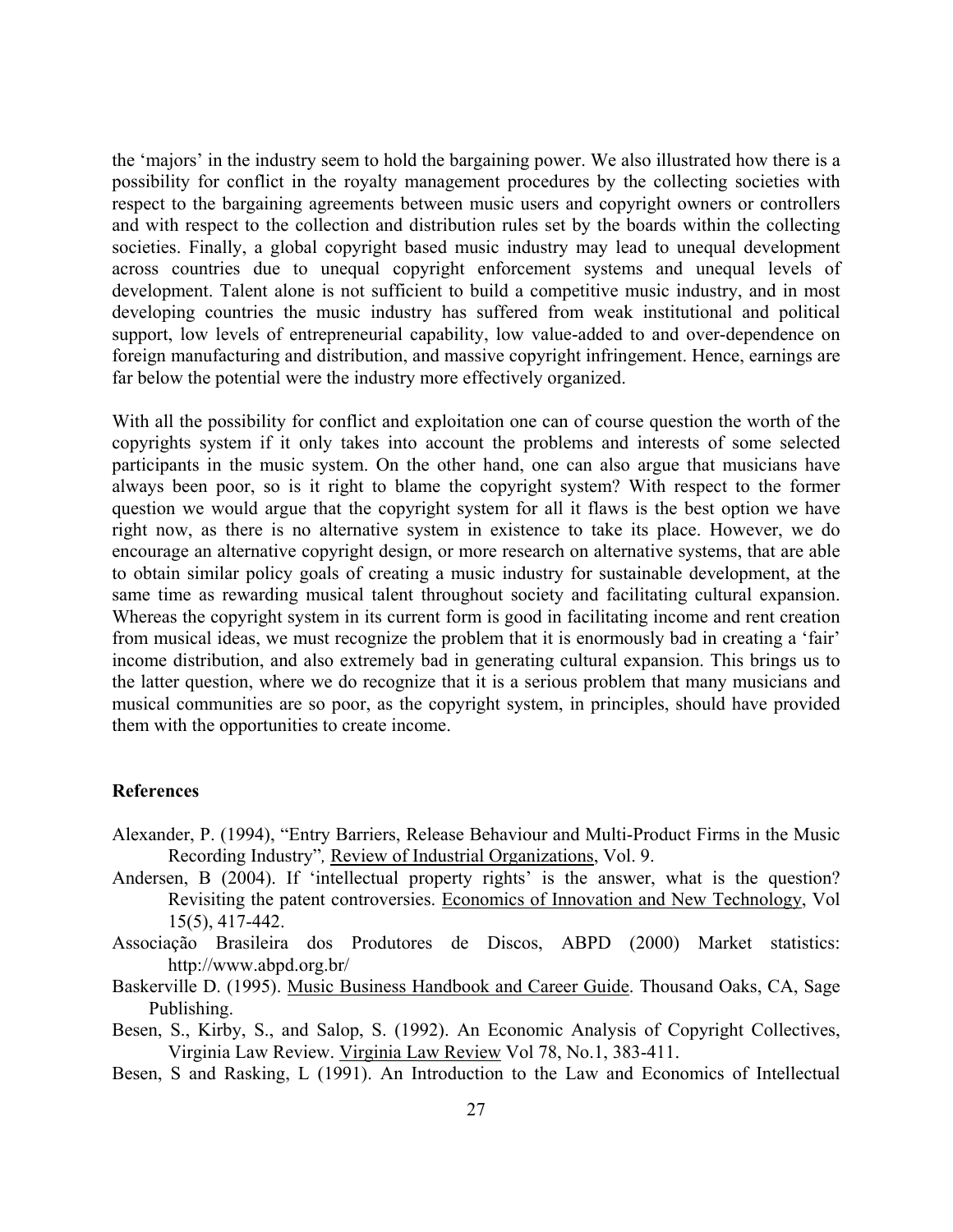Property, Journal of Economic Perspectives, Vol.5, No.1, 3-27.

British Phonographic Industry Limited (1998), BPI Statistical Handbook 1998, London.

- Burke, A.E. (1996). How Effective Are International Copyright Conventions in the Music Market?. Journal of Cultural Economics, 20, 51-66.
- Burke, A.E. (2000). Legal structure and strategic regulation of intellectual property: Who pays for R&D in arts markets ? Louvain Economic Review 66(1), 193-211.
- David, P. (2001) Will building 'good fences' really make 'good neighbors' in Science. Report to European Commission (DG-Research) STRATA-ETAN workshop on IPR aspects of internal collaborations.
- Frith S (1993) Introduction, S. Frith, ed, Music and the Copyright, Edinburgh University Press.
- Hurt R (1966) The Economic rationale of the copyright, American Economic Review, vol 56.
- International Federation of the Phonographic Industry IFPI, (1998), Statistical Handbook*,* Various Years, London.
- Jehoram, H.C., (1989), "Critical Reflections on the Economic Importance of Copyright", VCH, Verlagsgesellschaft MBH, No.4/1989
- Kretschmer, M., Klimis, G.M. and Wallis, R. (1999): "The changing location of intellectual property rights in music: A study of music publishers, collection societies and media conglomerates", Prometheus, Vol.17, No.2.
- Landes, W.M. and Posner, R., (1989), "An Economic Analysis of Copyright Law*",* Journal of Legal Studies, vol XVIII, June.
- Machlup, F. and Penrose, E. (1950): 'The patent controversy in the nineteenth century', Journal of Economic History, 10 (1), 1-29.
- Macmillan, F. (1998), Copyright, Culture and Private Power, Prometheus, 16, 305-316
- Marshall, A. (1890), Principles of Economics, (8th Edition), Macmillian, London, 1952.
- Monopolies and Mergers Commission, MMC (1994): The Supply of Recorded Music: A report on the supply in the UK of pre-recorded compact discs, vinyl discs and tapes containing music, London: HMSO
- Monopolies and Mergers Commission, MMC (1996): Performing Rights: A report on the supply in the UK of the services of administering performing rights and film synchronisation rights, London: HMSO

Neagus K (1992) Producing Pop: Culture and Conflict in the Popular Music Industry, Edward Elgar, London.

- North, D. (1981). Structure and Change in Economic History, NY: W.W.Norton & Company.
- Performing Right Society (PRS) UK (1998): "Music Industry Combines to Develop World's Most Advanced Music Database" PRS News Archive, 8<sup>th</sup> January.
- Performing Right Society (PRS) (1999): "World Rights Societies Announce Landmark Joint Venture", PRS Press Release, 17th March.
- Posner, R. (1992). 'The economic theory of property tights: static and dynamic aspects', Extracts from Property in R. Posner, Economic Analysis of Law, 4<sup>th</sup> edition, Toronto: Little, Brown and Company, 32-39
- Recording Industry Association of America (RIIA) (1999), Annual Report, Washington, DC.
- Sened, I. (1997). The Political Institution of Private Property. Cambridge: Cambridge University Press